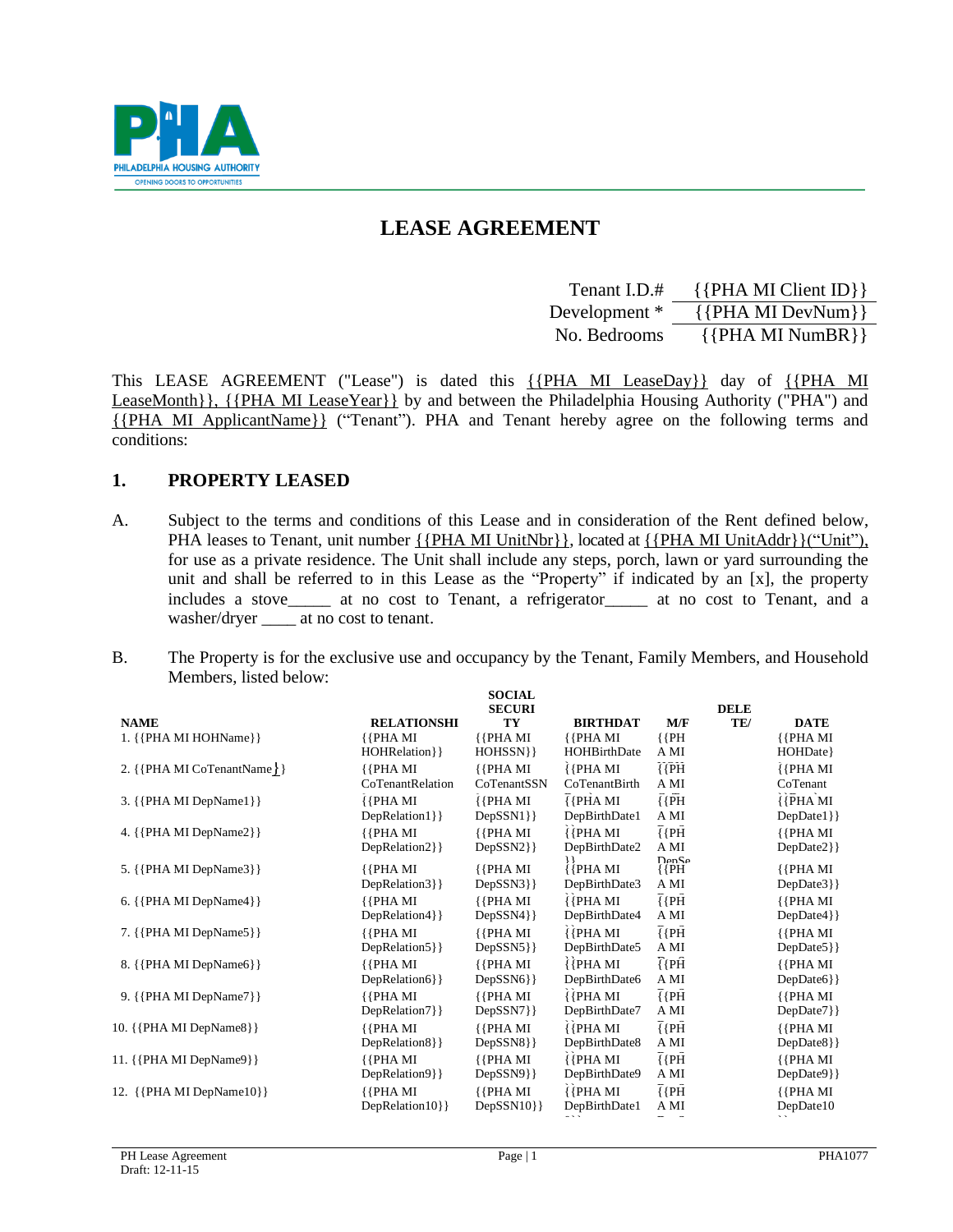- C. No person other than the listed Tenant, Family Members, and Household Members are permitted to reside at the Property, unless added to this Lease with the approval of PHA and in accordance with the Admissions and Continued Occupancy Policy in effect at the time of addition to the Lease.
	- a. This requirement does not apply to additions by reason of natural birth, adoptions or courtawarded custody. Tenant shall inform PHA of such additions within 30 days following any such change.
	- b. Non-Tenants who use the address of a particular PHA unit to receive benefits (or any other purposes) will be considered unauthorized occupants of that unit. Guests who remain in the unit beyond the time limit described in section 9C of this Lease will be considered unauthorized occupants.
- D. Family Members (as defined in the ACOP) may, with approval of PHA, have a right to remain in the property following the death or departure of the Head of Household. Live-In Aids, Foster Adults, and Foster Children do not have a right to remain in the property following the death or departure of the Head of Household.
	- a. Any Live-In Aid, Foster Adult or Foster Child attempting to remain in the Property after the Head of Household or co-Head vacates the unit, is evicted or becomes deceased will be considered a squatter and may be evicted through a squatter eviction in accordance with the law.
- E. With the prior written consent of PHA, and subject to the terms in this section, Tenant and any or all Household Members may engage in legal profit-making activities at the Property provided that the activity will not generate extra noise, traffic, trash, odors or use of utilities and appliances, or violate any zoning or other applicable law.
- F. Existing tenants may, under certain conditions and with the pre-approval of management, be permitted to enter into the electronic monitoring program as administered by Adult Probation and Parole, Juvenile Court and the Pre-Trial Services division of the First Judicial District of Pennsylvania. Individuals who were not specifically named as a tenant in a Lease Agreement with PHA prior to their arrest for the crime that relates to the request for electronic monitoring will not be added to a PHA Lease Agreement in order to participate in the electronic monitoring program. Tenants may not participate in the electronic monitoring program for any case that includes charges for: crimes of violence, weapons offenses, sex-related offenses, arson, burglary, destruction of property, or drug crimes. Participation in the electronic monitoring program does not change or abridge any right of PHA to evict a Tenant for the crime for which the electronic monitoring is a consequence.
- G. Pets are allowed, subject to a fee, and meeting all requirements of the Pet Policy.
- H. The terms and conditions of the ACOP are incorporated by reference into this Lease and made a part of this Lease. A copy of the ACOP is available in the Management Office (defined in 3A below).

# **2. LEASE TERM**

The commencement date of this Lease shall be the date on which the Lease is signed. The initial term of this Lease shall be for two (2) years. The term of this Lease shall end at midnight on the  $\{$  [PHA MI Term Date Day}} day of  $\{$  [PHA MI] Term Date Month}}, {{PHA MI Term Date Year}}. Upon this termination date, this Lease shall automatically renew for a successive term of two (2) years (three (3) years if triennial recertification is applicable) unless the Tenant and all applicable Family Members and Household Members do not fulfill the Community Service and Economic Self-Sufficiency Requirements set forth in the Rider attached to and made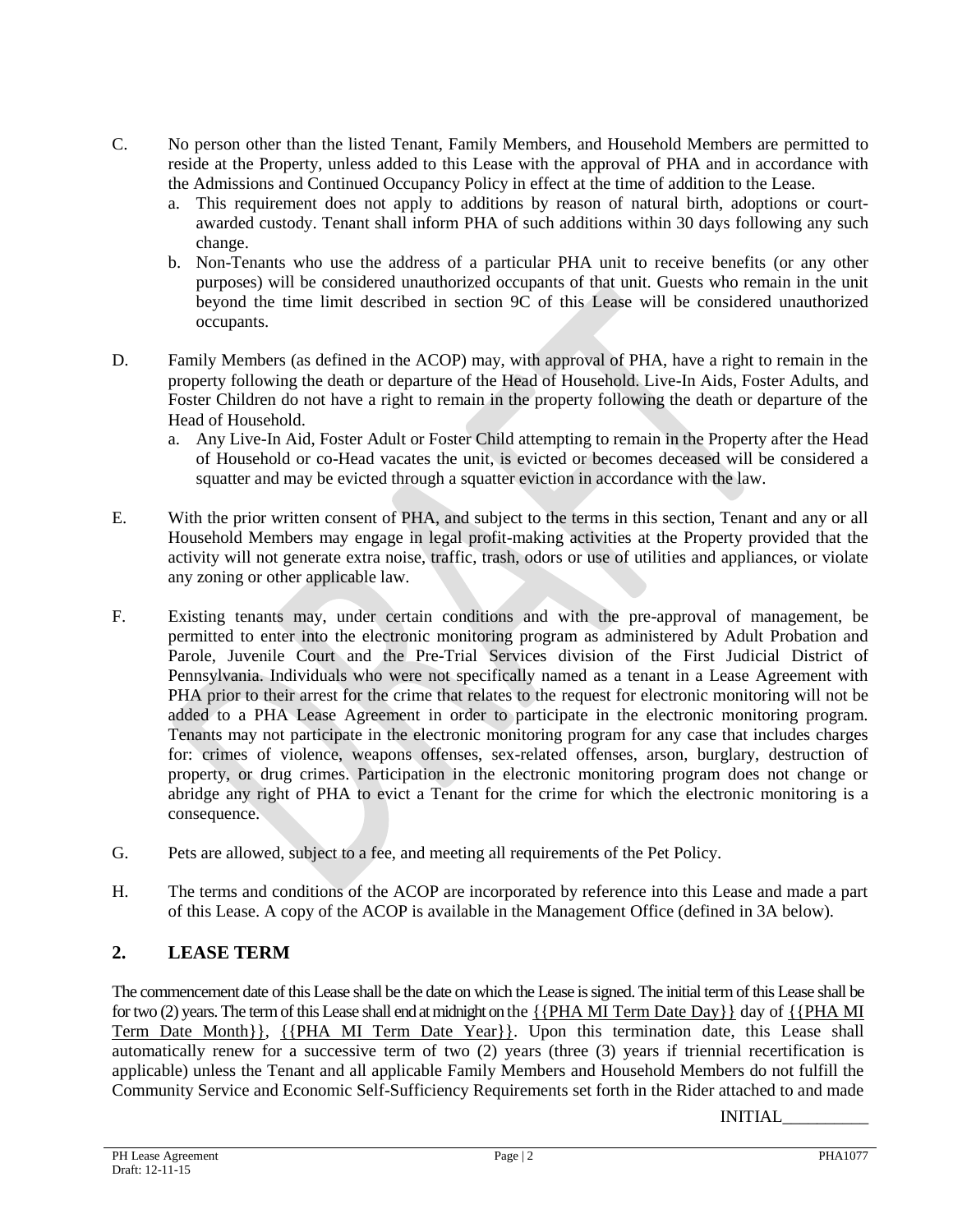a part of this Lease (the "Service Requirements") or this Lease is terminated sooner by Tenant or by PHA due to a default by Tenant and/or any Family Member or Household Member.

# **3. RENT**

- A. Rent shall be calculated as required by PHA's policies. Pursuant to that calculation, Tenant agrees to pay monthly rent in the amount of  $\frac{1}{2}$  { $\frac{PHA}{H}$  Rent Am}} ("Rent"). The first month's Rent is due at lease execution and shall be paid along with the security deposit (see Section 4A). If Tenant occupies the Property after the first of the month, rent for the first month shall be prorated. Rent shall be paid without demand on the first (1st) day of each month at the management office applicable to the Property ("Management Office") by check or money order made payable to the "Philadelphia Housing Authority", or by electronic payment, if applicable, or as otherwise permitted by PHA after written notice to Tenant. No cash will be accepted. Tenant may request an extension for payment and PHA may, for good cause, extend in writing the due date for a Rent payment for the month requested. Management approvals of such request shall not be withheld unreasonably.
- B. If PHA does not RECEIVE the Rent by the fifteenth  $(15<sup>th</sup>)$  calendar day of the month, and PHA has not agreed to accept payment later than the  $15<sup>th</sup>$  calendar day of the month, PHA may issue to the Tenant a Notice to Vacate within thirty (30) days for failure to pay Rent, demanding payment in full of all amounts due under the Lease or the return of the Property to PHA free of all occupants. In addition, if the Tenant fails to make a payment of Rent by the end of office hours on the fifteenth  $(15<sup>th</sup>)$  calendar day of the month, a \$20.00 late fee ("Late Fee") shall be charged. If the Tenant can document financial hardship, the late fee may be waived on a case by case basis. If the Tenant lawfully withholds rent, no Late Fee shall be applied for that month. If the tenant makes a partial rent payment before the  $15<sup>th</sup>$  day of the month AND the tenant does not have any other outstanding balances, the Late Fee will not be applied.
- C. Rent that is late three (3) or more times within a twelve (12) month period without good cause is considered "chronically" late and will be grounds for Lease termination if there is a delinquent balance at the time of termination.

# **4. SECURITY DEPOSIT**

- A. To secure Tenant's performance of Tenant's obligations under this Lease, Tenant shall pay a security deposit ("Deposit") in the amount of: one month's rent, or \$99.00, whichever is less.
- B. The Deposit may not be used to cover unpaid Rent or other charges prior to termination of the Lease, but may be applied upon termination of the Lease to offset any unpaid Rent or damage to the Property.
- C. At the termination of the Lease, Tenant shall return to PHA all keys before moving from the Property, and PHA shall return the unused balance of the Deposit in accordance with Pennsylvania law.
- D. If the Deposit is insufficient to cover the unpaid Rent and other charges due in accordance with this Lease, Tenant shall be liable for the difference. PHA may take appropriate legal action to collect such amounts.
- E. Tenant acknowledges that if Tenant does not meet the obligations described in this Lease, Tenant may lose the Deposit. Tenant may also be evicted and sued for monetary damages.

# **5. UTILITIES**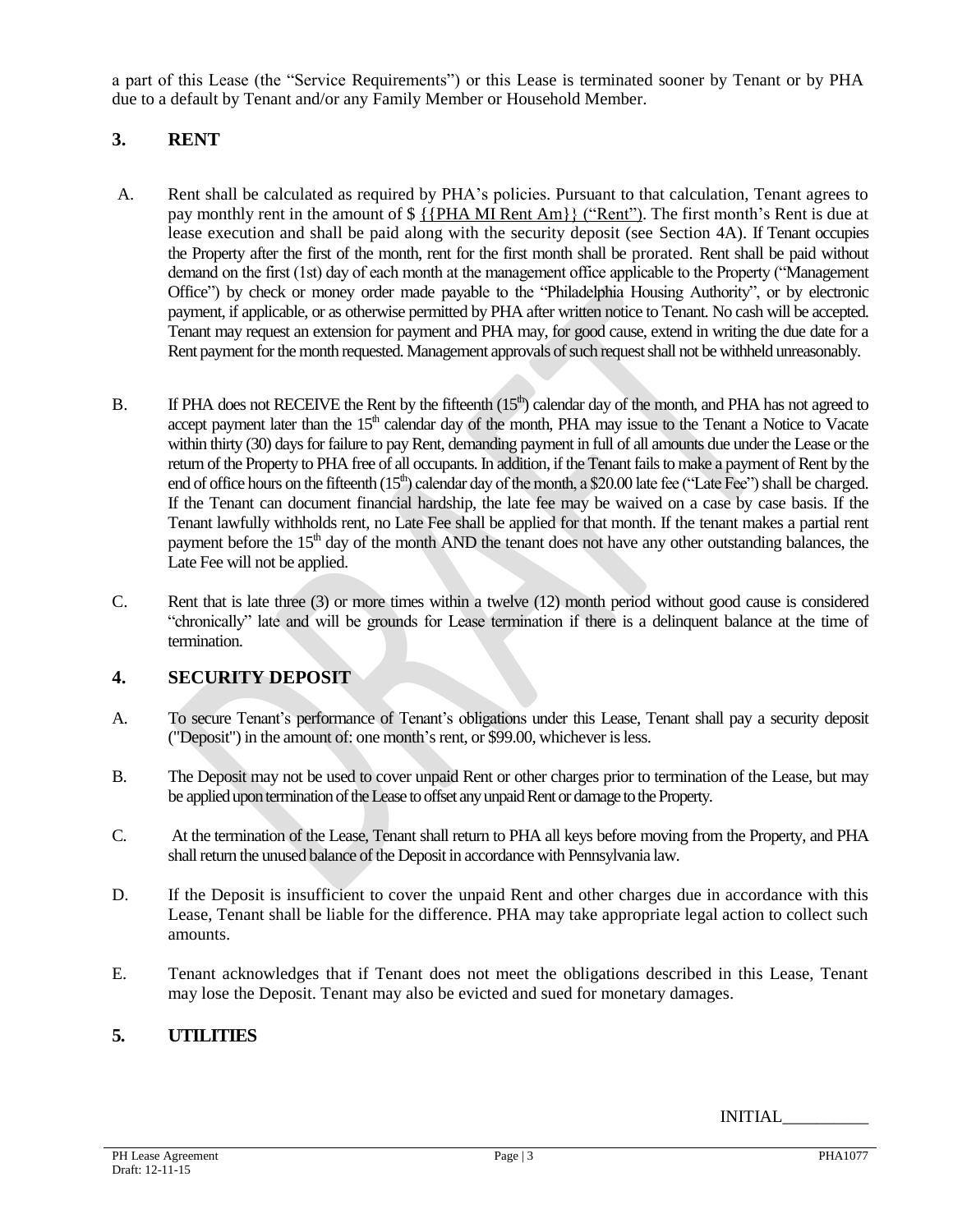- A. PHA shall supply those utilities as indicated by an [x]: {{PHA MI Util Elec}} electricity, {{PHA MI} UtilGas}} gas, {{PHA MI UtilWater}} water, {{PHA MI UtilHeat}} heat. Tenant will pay for all other utilities, related deposits and charges on Tenant's utility bills. All utilities must be turned on for the duration of the Tenant's Lease Agreement with PHA. Utilities not supplied by PHA must be in the name of the Head of Household or Co-Head of Household only. Failure to maintain active utility service, for all utilities, in the name of the Head of Household or Co-Head of Household will be considered a breach of this Lease.
- B. If the unit is individually metered, Tenant agrees to pay excess utilities as assessed by PHA in accordance with the schedule of current "Utility Allowances/Tenant Purchased Utilities" on or before the first (1st) day of the second calendar month following the month in which the excess charges are incurred. A schedule of current "Utility Allowances/Tenant Purchased Utilities" shall be posted in the Management Office and available for review upon request. Such schedule is incorporated herein by reference.

# **6. MAINTENANCE AND REPAIRS**

- A. Any request by Tenant for maintenance repairs shall be made by telephone to the telephone number that appears on the Maintenance Fee Schedule and that is available in the Management Office. During non-business hours, emergency repairs may be requested by telephoning PHA security.
- B. Tenant shall pay the reasonable charges for repair or damage to the Property that is beyond normal wear and tear, or which is negligently or intentionally caused by Tenant, Family Members, Household Members, or guests. Repair charges shall be set forth on a schedule posted in the Management Office, which is subject to change by PHA from time to time. A copy of such schedule in effect as of the date of this Lease has been made available to Tenant. Maintenance and damage repair charges will not be due and collectible until two (2) weeks after PHA gives written notice of the charges. The maintenance and damage charges will be printed on the monthly rent statements until paid. Such charges must be paid no later than 45 days from the date on which PHA gives notice of the charges. Failure to pay such charges on or prior to the due date shall be grounds for termination of this Lease. Tenant may be given the option of entering into a reasonable payment agreement for maintenance and damage repair charges.

# **7. REDETERMINATION OF ELIGIBILITY, RENT OR DWELLING SIZE**

A. **Re-certifications:** Every two (2) years, or as prescribed in the ACOP, Tenant and all Family Members and Household Members over the age of eighteen (18) are required to regularly recertify with PHA. Tenants paying the ceiling rent will be recertified at least once every three (3) years instead of every two (2) years. Elderly and disabled households on fixed income will recertify once every three years.

No sooner than three (3) months before the Tenant's regular recertification date, PHA will send a recertification notice to the Tenant asking the Tenant to attend a regular recertification meeting at the Management Office. Tenant must attend the regular recertification meeting and provide PHA with all information and documentation needed for PHA to determine Tenant's eligibility, appropriate rent calculation and appropriate dwelling size, in accordance with the ACOP. All documentation must be provided to PHA within five (5) business days from the date of PHA's request.

Decreases in Tenant Rent will go into effect on the first day of the month following the determination that the rent is to decrease. Tenant will receive at least thirty (30) days advance written notice of a rent increase. If less than thirty (30) days remain before the scheduled effective date, the increase will start on the first day of the month following the end of the thirty (30) day notice period.

If the family causes a delay in processing the recertification without good cause, increasesin the family share of the rent will be applied, as set forth above, retroactively to the scheduled effective date of the recertification. The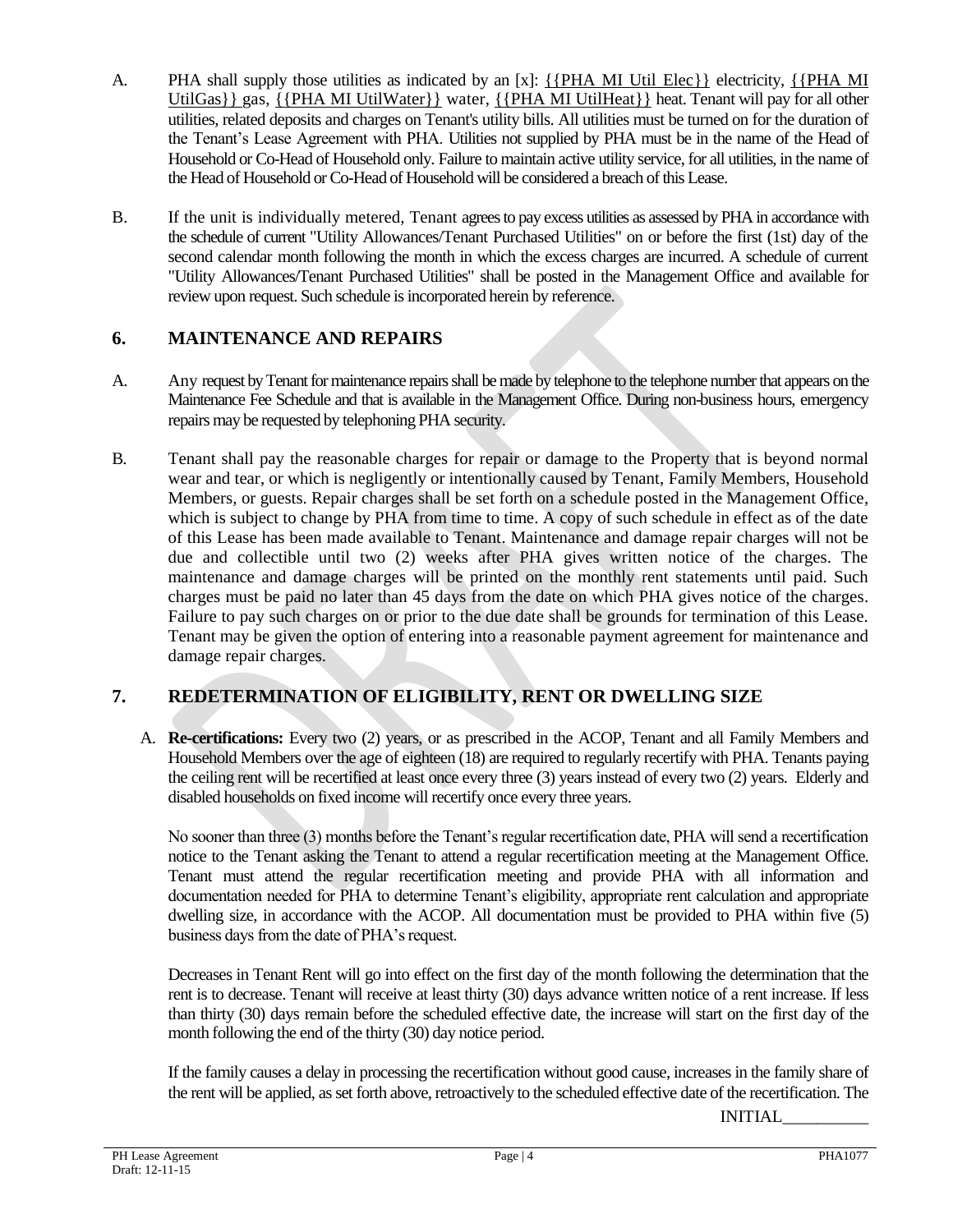family will be responsible for any underpaid rent and may be offered a repayment agreement at the discretion of PHA. If the family causes a delay in processing the recertification without good cause, decreases in the family share of the rent will be effective on the first day of the month following the month in which all family required documentation is provided.

- B. **Interim Rent Redetermination:** Rent will not be changed between regular recertifications unless one of the following occurs:
	- 1. Tenant, Family Members, or Household Members misrepresented information upon which the Rent calculation was based.
	- 2. Tenant reports a decrease in family income and/or a change in family composition that will result in a decrease in Rent. Tenant may request no more than two (2) voluntary interim recertifications between regular recertifications, subject to reasonable accommodations. Elderly and disabled households are exempt from the limit on interim recertifications.
	- 3. Tenant adequately demonstrates to PHA that they have suffered a financial hardship that necessitates an additional interim rent adjustment.
- C. Changes in Household Composition or Household Income: Tenant must report all applicable changes in household composition or income within thirty (30) calendar days of such change. Failure to do so will result in a Lease termination. Other than households reporting zero income or temporary/sporadic income, Household Members are not required to report increases in income between regular recertifications.
- D. If at the Biennial Recertification the household reports zero/temporary/sporadic income, the Household Members shall complete documentation as described in the ACOP at each successive regular recertification until the household no longer reports zero/temporary/sporadic income. Households reporting zero/temporary/sporadic income are required to report monetary and/or changes in family composition and/or benefits within 30 calendar days from the date the change occurred. PHA will complete an Enterprise Income Verification (as defined in the ACOP) for each zero/temporary/sporadic income household every 180 days and will take action according to the ACOP for instances of underreported or unreported income.

# **8. TRANSFERS**

- A. When a change in family composition justifies the need for transfer under the ACOP, Tenant agrees to transfer to an appropriately sized dwelling unit in good condition which meets Pennsylvania habitability standards. All costs associated with the move will be the responsibility of Tenant. Tenant will be offered one (1) dwelling unit. If Tenant refuses the unit offer without a good cause, this Lease will be terminated.
- B. PHA may move Tenant and Tenant's Family Members and Household Members into another unit if it is determined to be necessary to rehabilitate or demolish the Tenant's unit.
- C. If Tenant makes a written request for special unit features in support of a documented disability, PHA may modify Tenant's existing Property. If the cost and extent of the modifications needed are substantially the same as those required for a fully accessible unit, PHA may transfer Tenant and Tenant's Household Members to another unit with the features.
- D. If Tenant is without disabilities but is housed in a unit with special features, Tenant and Tenant's Family Members and Household Members will be given thirty (30) days to move to a unit without such features should a tenant with disabilities need the Property.
- E. In the case of mandatory transfers, as described in the ACOP, Tenant and Tenant's Family Members and Household Members shall be required to move into the dwelling unit made available by PHA. If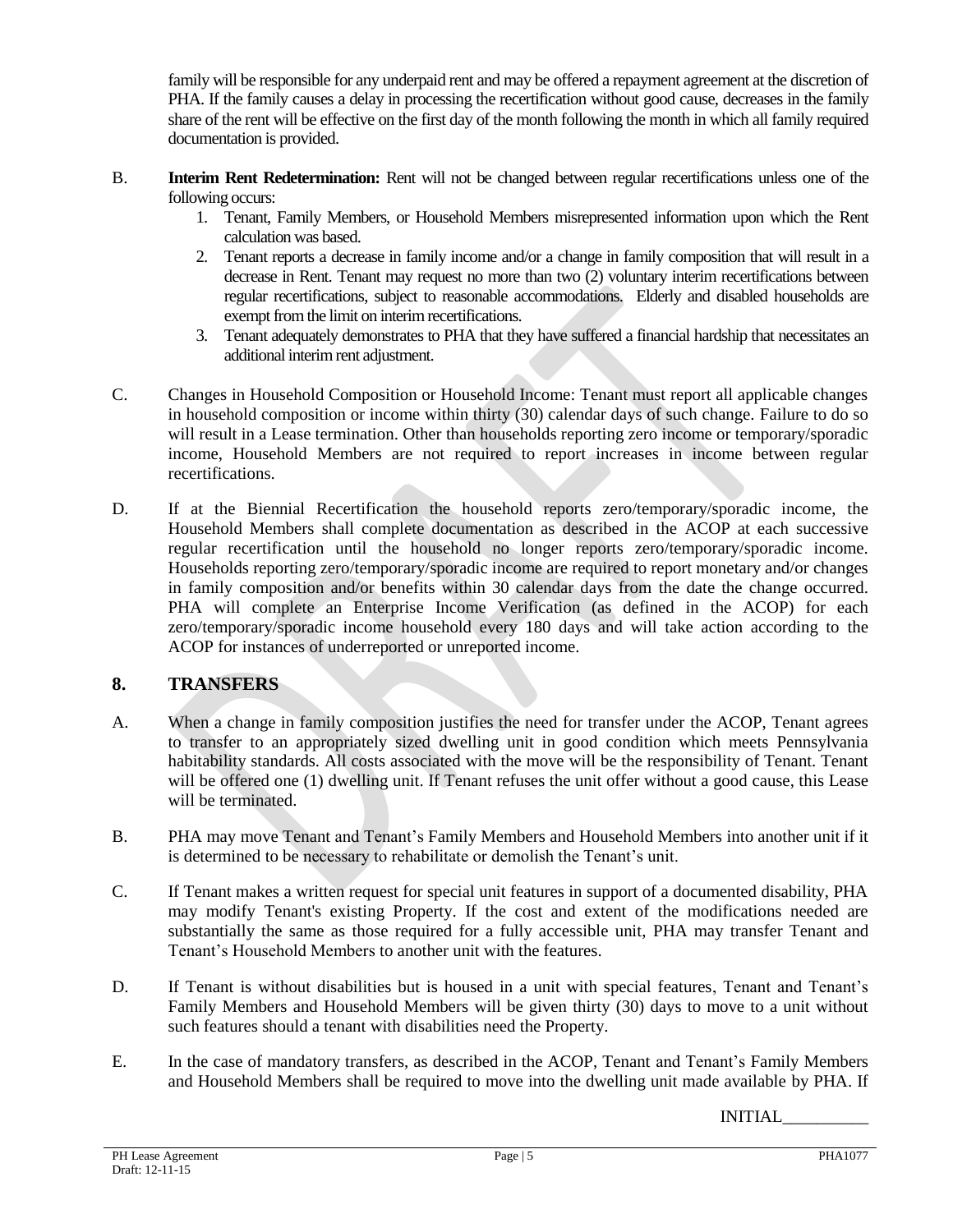Tenant and Tenant's Family Members and Household Members refuse to move without appropriate documentation of good cause, PHA shall terminate this Lease.

- F. Mandatory transfers are subject to the ACOP and PHA grievance policies, and no such transfers may be made until the conclusion of any grievance process requested by Tenant.
- G. PHA will consider any Tenant requests for transfers in accordance with the transfer priorities established in the ACOP.
- H. Tenant must be in "good standing" in order to be placed on the transfer waiting list. PHA may waive the "good standing" requirement when it determines that the transfer is essential.
- I. PHA will pay for reasonable costs related to all mandatory transfers. Moving costs must be preapproved by PHA.
- J. Tenant must wait until after the initial term of this Lease to submit an application for voluntary transfers to housing at another PHA site. No voluntary transfers to housing at another PHA site are permitted during the initial term of this Lease.

# **9. TENANT OBLIGATIONS**

Tenant agrees:

- A. To use the Property solely as a private dwelling for Tenant, Family Members and Household Members as named in this Lease only, and not to use or permit others to use the Property for any other purpose.
- B. Not to sublease or assign this Lease, and not to provide accommodations for borders and lodgers.
- C. Not to provide overnight accommodations to guests or visitors for a period exceeding thirty (30) consecutive days during any twelve (12) month period, or ninety (90) cumulative days during any twelve (12) month period, unless an exception is made under extenuating circumstances as determined and granted in writing by PHA.
	- a. A guest is someone who is not a Tenant, Family Member or a Household Member and is present at the Property with the consent of a Tenant, Family Member or a Household Member.
	- b. The limitation does not apply to any live-in aide for a Tenant or a Household Member if such live-in aide is approved for occupancy in the unit by PHA. Live-in aides, however, will not have any rights to continue living in the Property if the Tenant or Household Member assisted by the live-in aide ceases to live at the Property.
- D. To abide by the terms of this Lease, the ACOP and any necessary and reasonable regulations established by PHA from time to time for the benefit and wellbeing of the housing community where the property is located. Copies of the ACOP, additional regulations and PHA policies relating to occupancy shall be available in the Management Office and are incorporated into this Lease by reference.
- E. To explain PHA rules and regulations to all Family Members, Household Members and guests and to be responsible for preventing violations of any of these rules.
- F. To maintain the Property and appliance(s) located at the Property for Tenant's exclusive use in a decent, safe, clean and sanitary condition; to cooperate with PHA in maintaining any yard that is part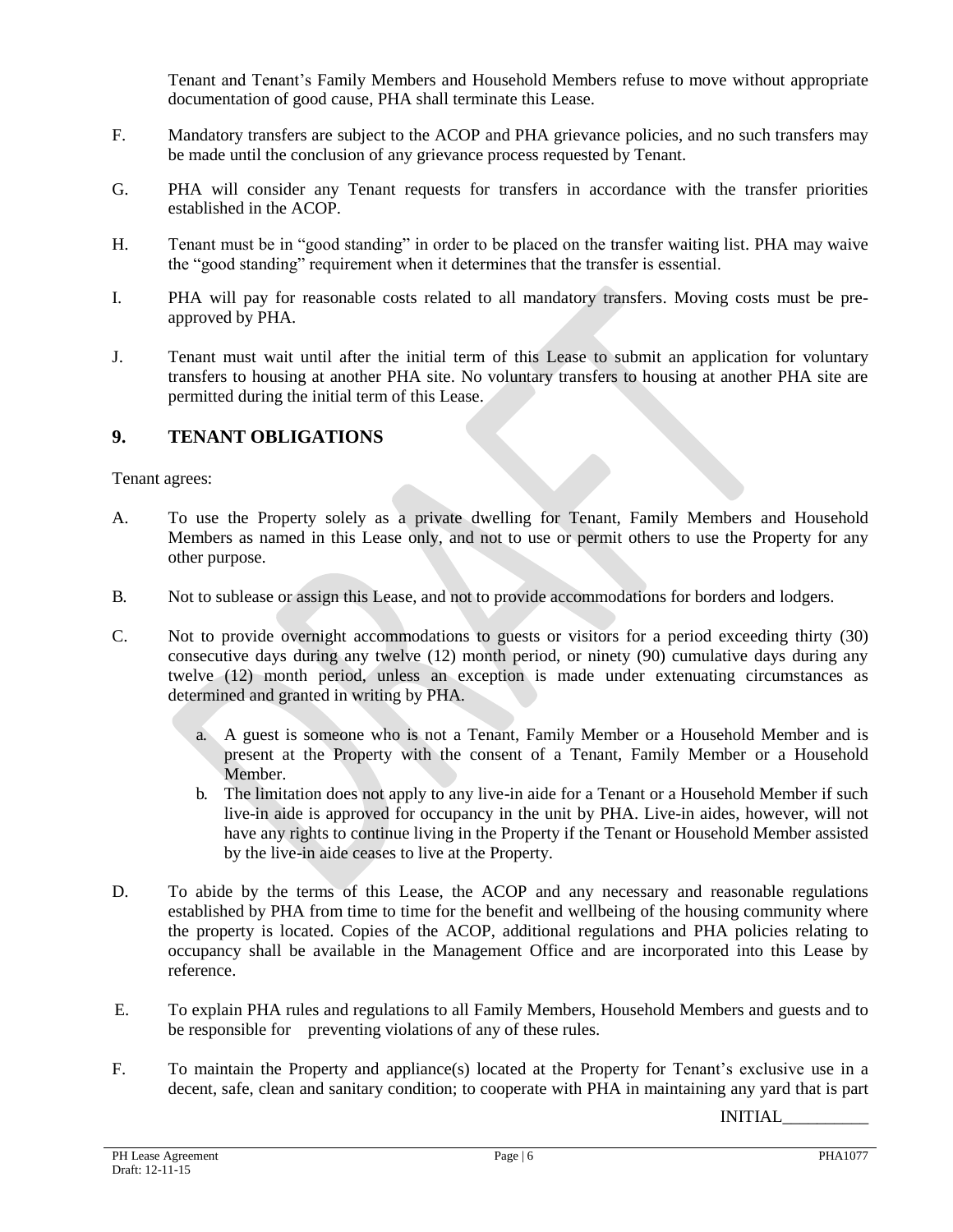of the Property in a neat and orderly manner, including the upkeep of grass for fenced in yards; to pick up and remove trash; and to dispose of garbage, rubbish and other waste in a sanitary and safe manner.

- G. To remove ice and snow from the area immediately in front of the Property. In scattered site units, this will be the responsibility of all persons residing in the building and includes responsibility for the sidewalk. If Tenant is unable to perform the above tasks due to age or disability, such Tenant shall be exempt from this provision.
- H. Not to do any of the following and not to allow any Household Member or guest to do any of the following:
	- 1. To carry a deadly weapon intentionally and unlawfully on or about his or her person;
	- 2. To display a deadly weapon in connection with a verbal or non-verbal threat of bodily harm without legal justification;
	- 3. To shoot, fire, explode, throw or otherwise discharge a deadly weapon;
	- 4. To inflict any injury upon another person through the intentional use of a deadly weapon without legal justification;
	- 5. To inflict any injury upon another person through reckless, careless or negligent use of a deadly weapon;
	- 6. To damage any property through the reckless, careless or negligent use of a deadly weapon; or
	- 7. To maintain a gun on the Property that has not been registered and licensed and a copy of the registration delivered to the Management Office.
- I. Not to engage in or commit, and prevent any Family Member, Household Member or guest from engaging in or committing: (1) any activity that threatens the health, safety or right to peaceful enjoyment of PHA's property by other residents or employees of PHA; (2) any drug related criminal activity; (3) any violations of criminal laws relating to firearms; (4) any crime involving actual or potential physical harm to a person; (5) knowingly allowing any fugitives from the law (or probation/parole violators) to enter or remain on the Property; and (6) any crime involving damage to, or destruction of, PHA property including arson, burglary, and vandalism. Any criminal activity by any Tenant, Family Member, Household Member or guest in violation of the preceding sentence shall be cause for immediate termination of this Lease and for eviction from the Property.
- J. To behave and cause Family Members, Household Members and guests to act in such a manner which will not disturb the peaceful enjoyment of PHA accommodations or community facilities by others; to refrain from threatening to harm or harming PHA staff; to refrain from illegal or other activity which would impair the physical or social environment of the community; and to act in such a way as to positively contribute to maintaining the community where the Property is located in a decent, safe and sanitary condition.
- K. To use electrical, plumbing, sanitary, heating, ventilating, air conditioning and other facilities, including elevators, in a safe and reasonable manner.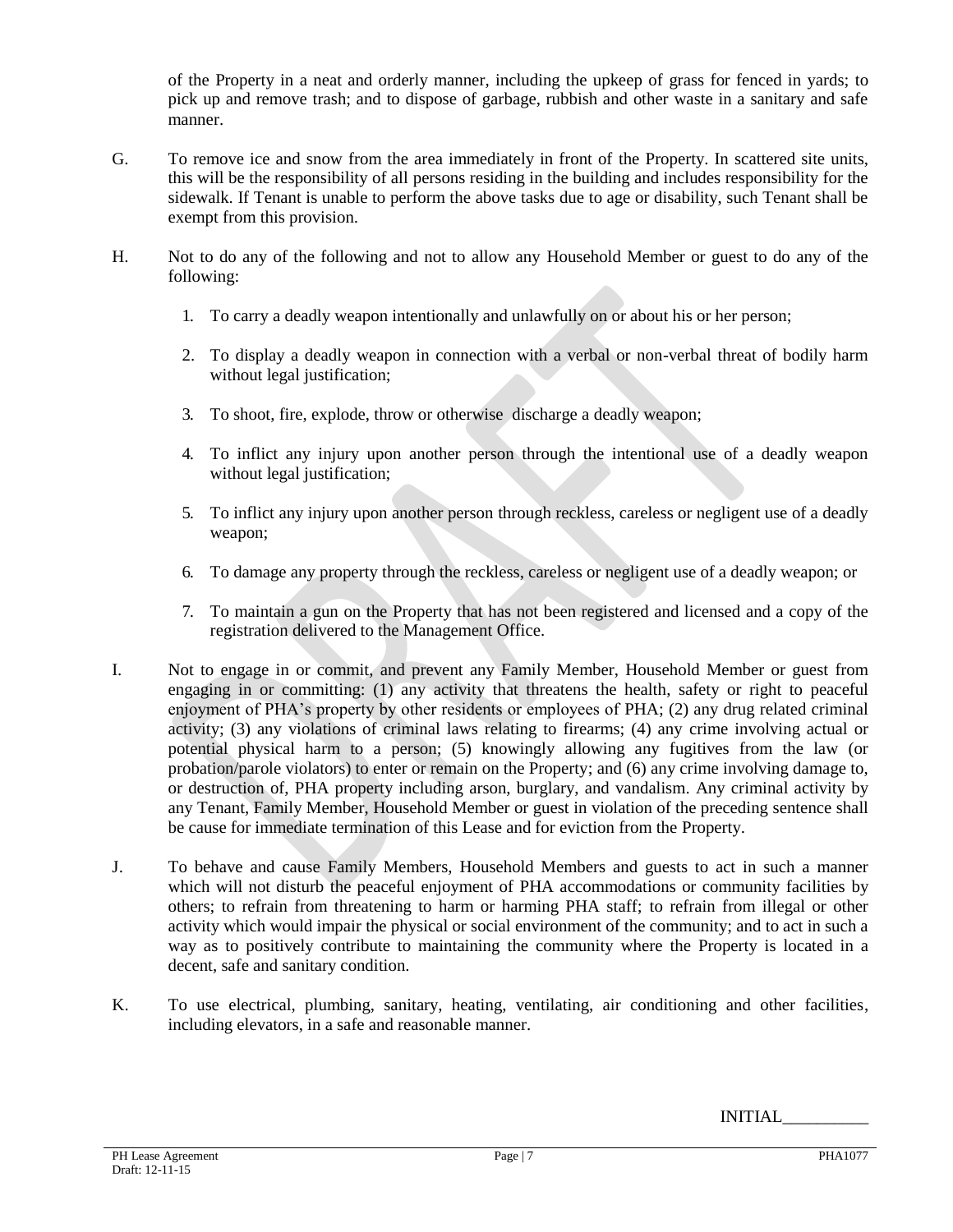- L. To refrain from and cause all Family Members, Household Members and guests to refrain from destroying, defacing, damaging or removing any part of the Property, community buildings, facilities or common areas.
- M. To obtain prior consent from PHA to make repairs, alterations, or install equipment. PHA's consent will not be unreasonably withheld.
- N. To notify PHA within ten (10) calendar days of the start of an extended absence when all Family Members and Household Members will be absent from the unit for more than thirty (30) calendar days and to make arrangements for the care of the Property during any such absence.
- O. To notify PHA immediately of the need for repairs to the Property and of any unsafe conditions on the Property or grounds related to the Property which might lead to injury or damage and to cooperate to enable repairs.
- P. To comply with the PHA Pet Policy, as set forth in the ACOP, including the requirements that prior to obtaining any pet, Tenant needs to complete the PHA pet application/registration form, obtain written approval from PHA, pay all required fees relating to pets housed at any PHA property and enter into any pet agreement required by PHA. The Pet Policy governs the conditions under which a Tenant or any Family Member or Household Member may have a pet.
- Q. Not to purposely disengage any smoke or carbon monoxide detector(s) at the Property.
- R. Not to keep or maintain any inoperable vehicle, or a vehicle without a license plate or inspection sticker, in any PHA parking lots. PHA may regulate the manner, time and place of all parking relating to the Property or otherwise owned by PHA and may remove illegally parked vehicles in accordance with state and local statutes.
- S. Not to wash or repair cars or trucks upon any PHA property.
- T. Not to change or add any locks on PHA property without permission from PHA. Further, if Tenant adds additional locks at the Property, Tenant shall provide PHA with a duplicate copy of the key to each such lock.
- U. Not to engage in an abuse, or pattern of abuse, of drugs or alcohol that affects other residents' health, safety, or right to peaceful enjoyment of PHA property or the immediate area surrounding the Property.
- V. Not to be absent from the Premises more than 183 total days per calendar year, except for good cause.
- W. Tenant and each adult Family Member and Household Member must engage in work activities or perform community service for at least eight (8) hours each month. Tenant and each adult Family Member and Household Member required to complete the Service Requirements shall provide all information requested by PHA to verify compliance. The Service Requirements, including exemptions, are described in the ACOP.
- X. To abide by the terms of the Smoke-Free policy in effect at PHA, of which appropriate notice will be provided by PHA.

# **10. PHA OBLIGATIONS**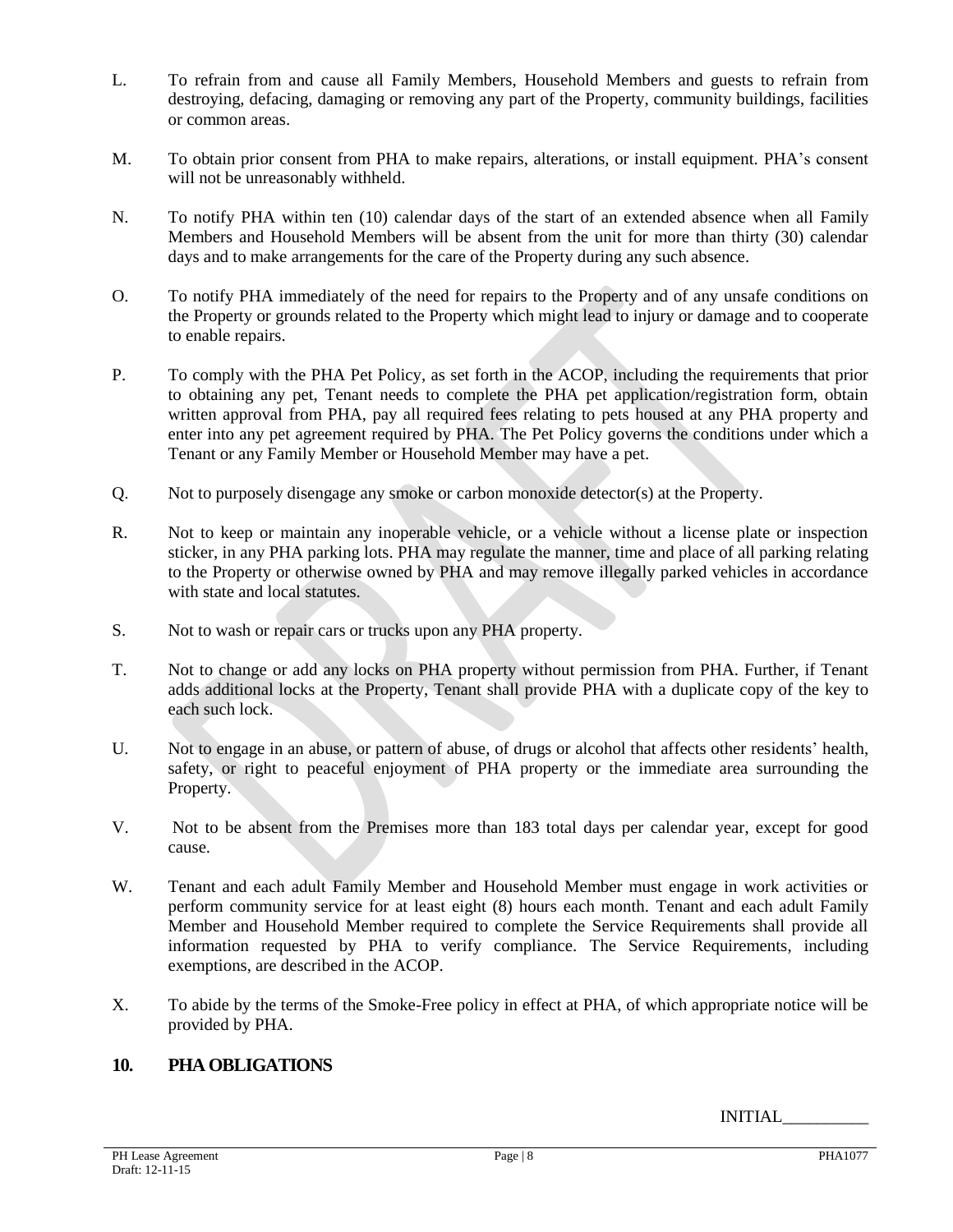PHA shall:

- A. Maintain the Property, including the building facilities, common areas and grounds, not otherwise assigned to Tenant for maintenance and upkeep, in a decent, safe and sanitary condition.
- B. Furnish running water and reasonable amounts of hot water and reasonable amounts of heat at appropriate times of year as required by law.
- C. Furnish electricity and/or gas in accordance with the schedule of current "Utility Allowance/Tenant Purchased Utilities", if utilities are not supplied by a direct utility connection that is within the exclusive control of the Tenant.
- D. Make needed repairs promptly by responding in the following manner:
	- 1. Provide inspection of the unit by PHA or qualified maintenance staff.
	- 2. Adequately complete any repairs needed to make safe any hazardous or emergency conditions related to the repair request.
	- 3. Complete emergency repairs within 24 hours.
	- 4. Complete and process all necessary work orders required to initiate the correction of a condition. PHA shall complete all non-emergency repairs in an adequate, competent and professional manner, within an average of thirty (30) days from the notification date, unless PHA can demonstrate good cause.
- E. Comply with requirements of applicable building codes, housing codes and HUD regulations affecting health and safety.
- F. Maintain in good and safe working condition electrical, plumbing, sanitary, heating, ventilating, appliances, elevators and other facilities that are supplied or required to be supplied by PHA.
- G. Provide and maintain appropriate receptacles and facilities (except containers for exclusive use of an individual Tenant) for the deposit of garbage, rubbish and other waste removed from the Property by the Tenant.
- H. In the event that the Tenant can document a financial hardship as set forth in the ACOP, PHA shall offer Tenant a financial hardship exemption.
- I. Move-in Inspection: With Tenant, inspect the Property prior to occupancy by the Tenant. The inspection form shall be signed by PHA and Tenant and a copy of the form shall be given to Tenant and retained by PHA in its file regarding the Tenant. Any deficiencies noted on the inspection form will be corrected by PHA at no charge to the Tenant before or shortly after the Tenant moves in depending on the severity of the deficiency.
- J. Move-out Inspection: With Tenant, inspect the Property at the time Tenant vacates the Property and give the Tenant a written statement of the charges, if any, for which the Tenant is responsible, within thirty (30) days of termination of this Lease or Tenant's move out from the Property, whichever comes first. Tenant may disagree in writing with PHA's determination regarding the condition of the Property.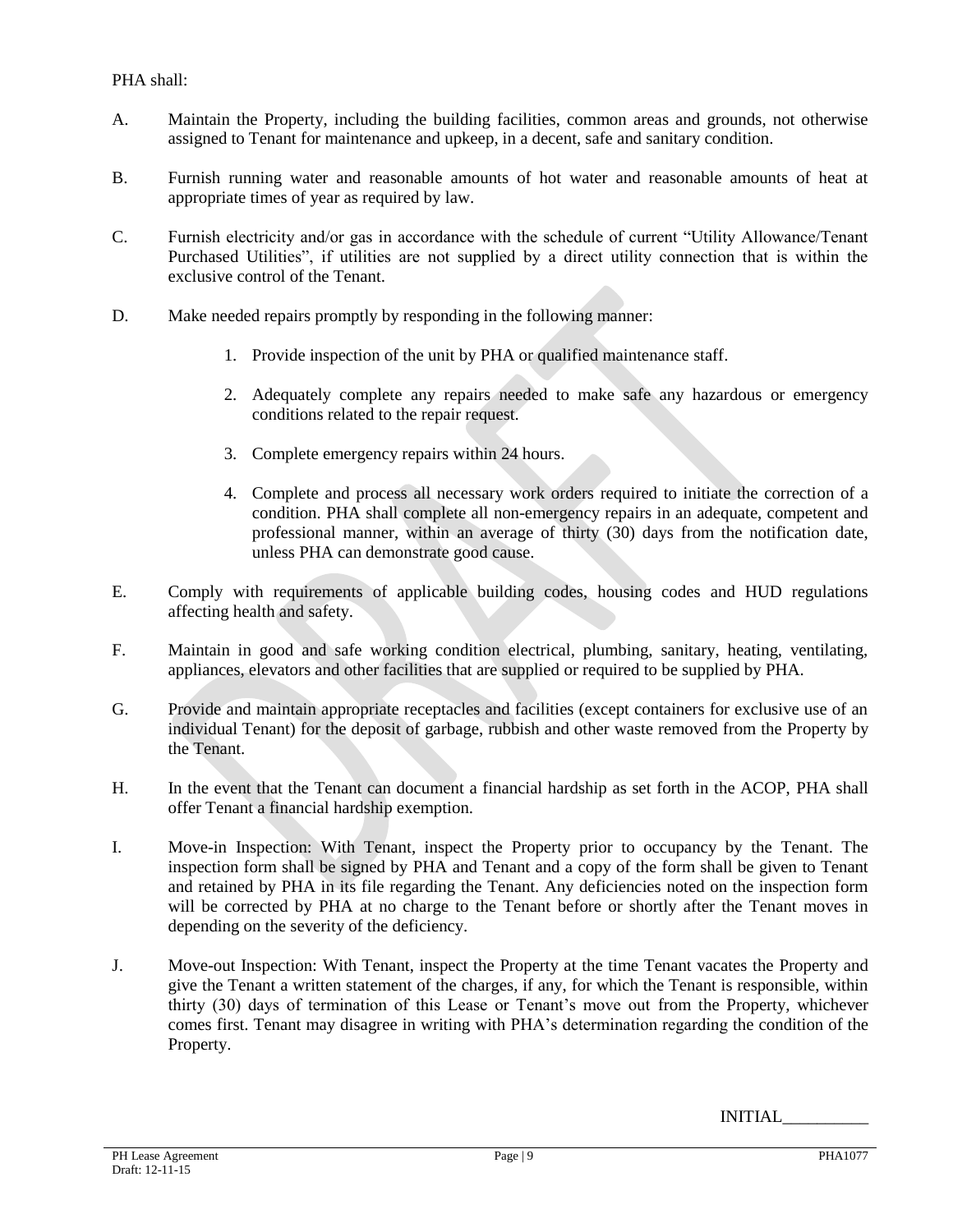- K. Post in the Management Office copies of all rules, regulations, schedules of charges, and other documents which are part of this Lease (by attachment or by reference), and PHA's grievance procedures and make these available to Tenant.
- L. Enforce the terms of this Lease fairly, impartially and in good faith.
- M. Notify Tenant of the specific grounds for any proposed adverse action. Adverse action will not be carried out until any grievance process requested by Tenant has been completed in accordance with the then applicable grievance procedures.
- N. Provide a reasonable accommodation of a verified disability of Tenant and any Household Member to the extent required by law.
- O. Notify Tenant of the presence of known lead-based paint and lead-based paint hazards and do what is required by law to address the hazard.

# **11. DEFECTS HAZARDOUS TO LIFE, HEALTH AND SAFETY**

- A. When conditions are created on the Property which create a hazard to the life, health and/or safety of its residents, Tenant shall immediately notify PHA of the condition. PHA shall be responsible for repair of the Property as stated in paragraph 10D. When conditions at the Property are hazardous to life, health, or safety, PHA will complete or abate the situation within 24 hours. If the damage was caused by Tenant, Family Members, Household Members or guests, the reasonable cost of repair shall be charged to Tenant. PHA may also take lease enforcement action against the Tenant if Tenant caused the damage and/or if the Tenant fails to pay the reasonable cost of repair of the damage.
- B. If PHA can neither repair the defect within a reasonable time frame nor offer alternative housing, Rent shall be reduced in proportion to the seriousness of the damage and loss in value of the unit as a dwelling. Rent shall not be reduced if the damage was caused by a Family Member, Household Member or guest, or if the tenant rejects reasonable alternative accommodations offered by PHA. In the event that Tenant is required to move to an alternative unit, Tenant will be required to accept the first available unit offered, unless Tenant can demonstrate verifiable good cause for rejecting the unit in accordance with the ACOP.

# **12. ENTRY ONTO THE PROPERTY BY PHA DURING LEASE TERM**

A. PHA shall have the right to enter the Property at all reasonable times to make routine inspections and maintenance, to make improvements or repairs, for pest control purposes, or to determine if Tenant continues to occupy the Property when reasonable doubt exists, provided prior notice is sent to Tenant and Tenant has not requested that PHA reschedule the date of entry. Whenever possible, PHA shall give at least two (2) days written notice to Tenant stating the date of proposed entry. Entry for repairs requested by the Tenant will presume permission for PHA to enter the unit. PHA may enter the Property at any time without advance notice when there is reasonable cause to believe that an emergency exists. If no adult Household Member is present at the time of an emergency entry, PHA shall leave a written statement giving the date, time and purpose of such entry.

# **13. DEFAULT**

A. Either party shall be in default under this Lease if there are serious or repeated violations of the Lease or for other good cause.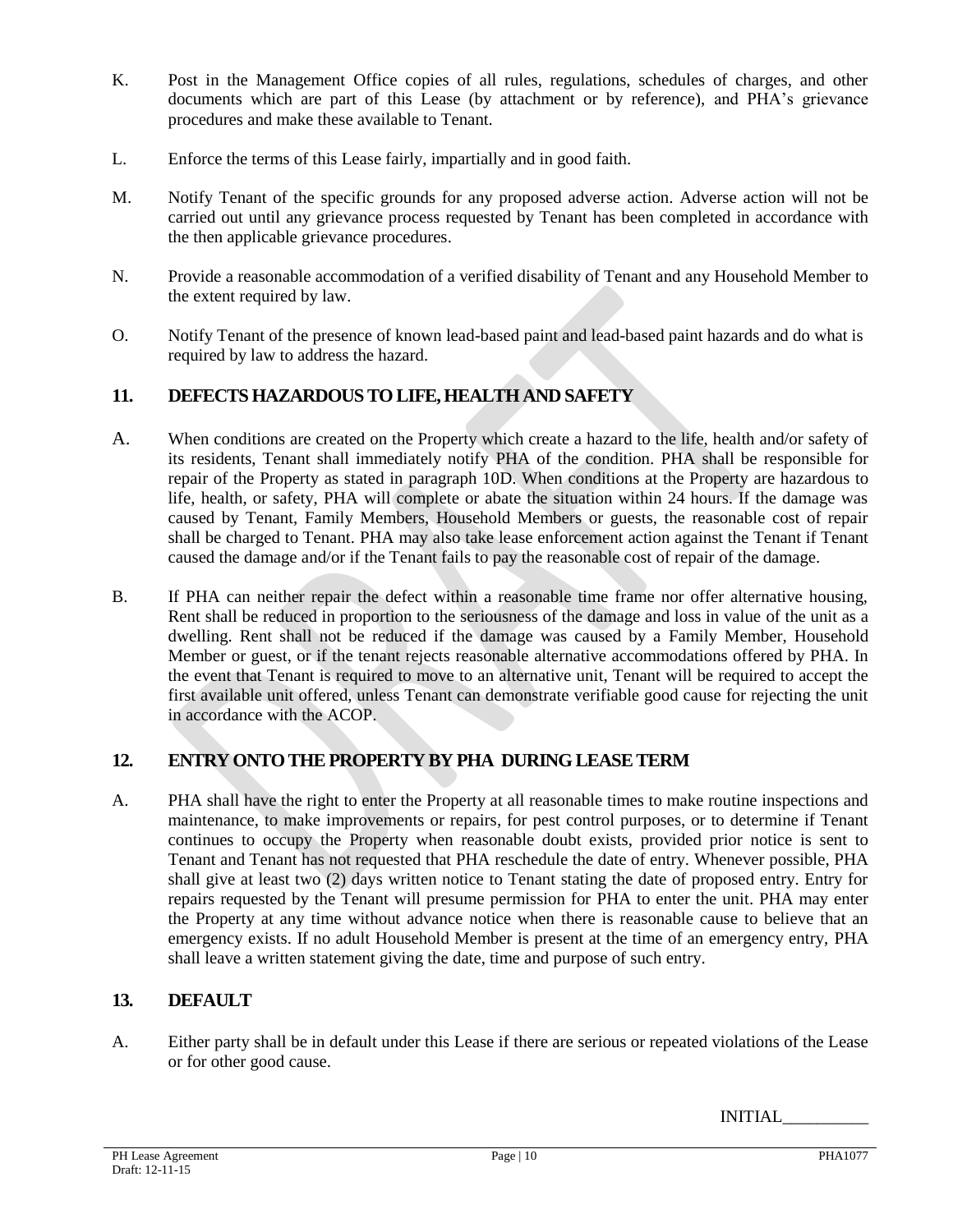## **14. [RESERVED]**

# **15. NOTICES**

A. Any notice required by this Lease shall be in writing, personally delivered or mailed pre-paid first class mail, properly addressed to:

# **PHA:**

{{PHA MI MgtAddr1}} {{PHA MI MgtAddr3}} {{PHA MI MgtAddr2}} {{PHA MI MgtAddr4}} {{PHA MI Mgt City}}, {{PHA MI Mgt State}} {{PHA MI Mgt Zip}}

## **Tenant-**

{{PHA MI UntAddr1}} {{PHA MI UntAddr3}} {{PHA MI UntAddr2}} {{PHA MI UntAddr4}} {{PHA MI Unt City}}, {{PHA MI Unt State}} {{PHA MI Unt Zip}}

# **16. TERMINATION OF LEASE AND RETURN OF THE PROPERTY TO PHA**

- A. Tenant may terminate this Lease by giving thirty (30) days prior written notice to PHA. If Tenant fails to give such required notice, PHA may charge Tenant thirty (30) days Rent from the date PHA discovers the Property is vacant. Tenant shall leave the Property in the same condition as the Property was in when the Tenant took possession, reasonable wear and tear excepted.
- B. PHA may terminate or refuse to renew this Lease for good cause or for serious or repeated violations of any provision or condition of this Lease by Tenant and/or Household Members and/or guests, including without limitation, failure to transfer to a new rental unit when a mandatory transfer is required. PHA's failure to terminate this Lease for a violation does not waive PHA's right to terminate this Lease upon Tenant's or any Family Members, Household Member's and/or guest's subsequent violation of this Lease.
- C. PHA may terminate the Lease for any criminal activities by Tenant, any Family Member, Household Member or any guest in violation of Sections 9H and 9I of this Lease.
- D. PHA may terminate the Lease if more than three (3) landlord-tenant complaints are filed for one (1) or more Lease violations during any twelve (12) month period where at least three (3) of the cases result in a judgment against the Tenant.
- E. PHA may terminate this Lease upon: (i) Tenant's failure to sign and submit a consent form reasonably requested by PHA; (ii) Tenant's failure to submit required documentation concerning any Tenant and/or Household Member's citizenship or immigration status; (iii) Tenant's failure to provide social security documentation for any Tenant and/or Household Member; (iv) Tenant's failure to accept any Lease revision required by PHA; (v) PHA's determination that any Tenant and/or Family Member or Household Member has ever been convicted of the manufacture or production of methamphetamine on the premises of Federally-assisted housing; (vi) Tenant's noncompliance with the Service Requirements; (vii) PHA's determination that any Tenant and/or Household Member has fled to avoid prosecution or custody or confinement after conviction for a crime or attempt to commit a crime that is a felony under the laws of the place from which the individual flees, or violates a condition of probation or parole imposed under federal or state law; or (viii) PHA's receipt of verified information that the Tenant or any Household Member is subject to a lifetime sex offender registration requirement.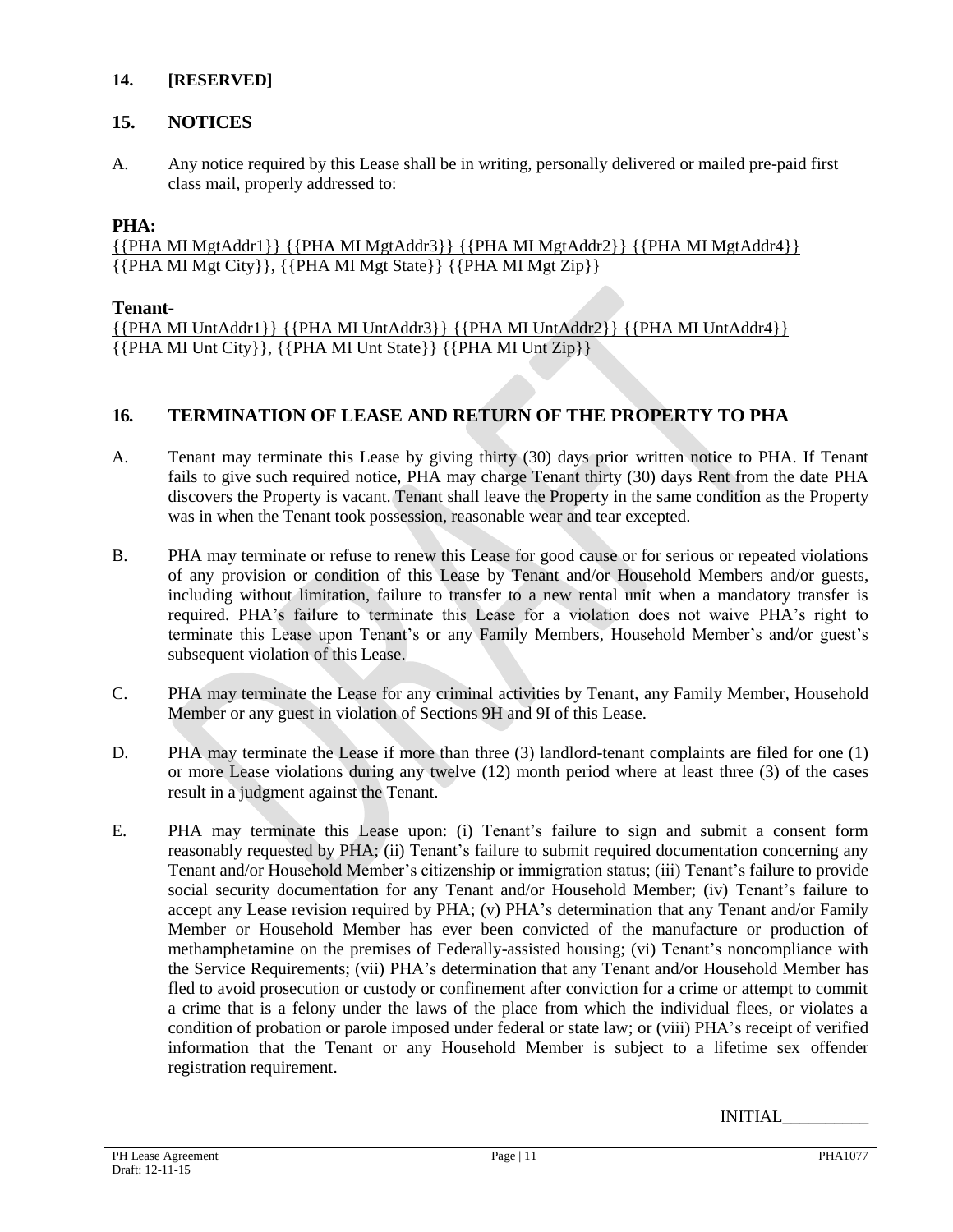- F. PHA may terminate this Lease if the Tenant and/or any Household Member has breached the terms of any repayment agreement entered into with PHA.
- G. PHA may terminate this lease if the Tenant or any Household Member fails to transfer, or to agree to Transfer, to another rental unit provided by PHA without good cause.
- H. PHA may terminate this Lease if damage to the Property is determined to be caused by Tenant, beyond ordinary wear and tear and without good cause,
- I. PHA may terminate this Lease if Tenant fails to allow PHA or its contractor entry into the Property for any of the reasons indicated in 12A.

## J. NOTICE

- 1. PHA shall provide written notice of Lease termination to Tenant including the specific grounds for termination and shall inform Tenant of Tenant's right to reply, to examine PHA's documents directly relevant to the termination, and to request a grievance hearing in accordance with the then current PHA grievance procedures, if the reason for termination is eligible for a grievance. Unless changed by PHA, proper notice shall be as follows:
	- a. PHA will give 30 days' written notice for nonpayment of rent.
	- b. PHA will give 30 days' written notice for all other violations of the Lease.
	- c. PHA may give less than 30-days' notice if: (i) the health or safety of other residents, PHA employees, or persons residing in the immediate vicinity of the Property is threatened; (ii) any Tenant, Family Member or Household Member has engaged in any drug-related criminal activity or violent criminal activity; (iii) any Tenant, Family Member or Household Member has been convicted of a felony.
- 2. PHA shall provide written notice of determination of a Tenant's noncompliance with the Community Service Requirements. If the Tenant does not request a grievance hearing, or does not take corrective action required by the notice within the requested timeframe, a termination notice will be issued in accordance with the ACOP. If Tenant agrees to cure initial noncompliance by signing an agreement, and remains in noncompliance with such agreement after six (6) months after the date of such agreement, Tenant will be issued a Notice of Continued Noncompliance, as well as a Notice of Termination of Tenancy.
- 3. In cases where termination of tenancy is based on citizenship status, PHA will also advise in the notice any of the following that apply: (i) the Tenant's eligibility for proration of assistance; (ii) the criteria and procedures for obtaining relief under the provisions for preservation of families; (iii) the Tenant's right to request and appeal to the United States Citizenship and Immigration Services (USCIS) of the results of the secondary verification of immigration status and to submit additional documentation or a written explanation in support of the appeal; and (iv) the Tenant's right to request an informal hearing with PHA either upon completion of the USCIS appeal or in lieu of the USCIS appeal.
- 4. Proper notice shall be made by: (i) regular mail; (ii) certified mail, return receipt requested; or (iii) personal delivery to Tenant, Family Member or Household Member (18 years or older). Tenant is obligated to pay Rent even if Tenant has been served with a Lease termination notice.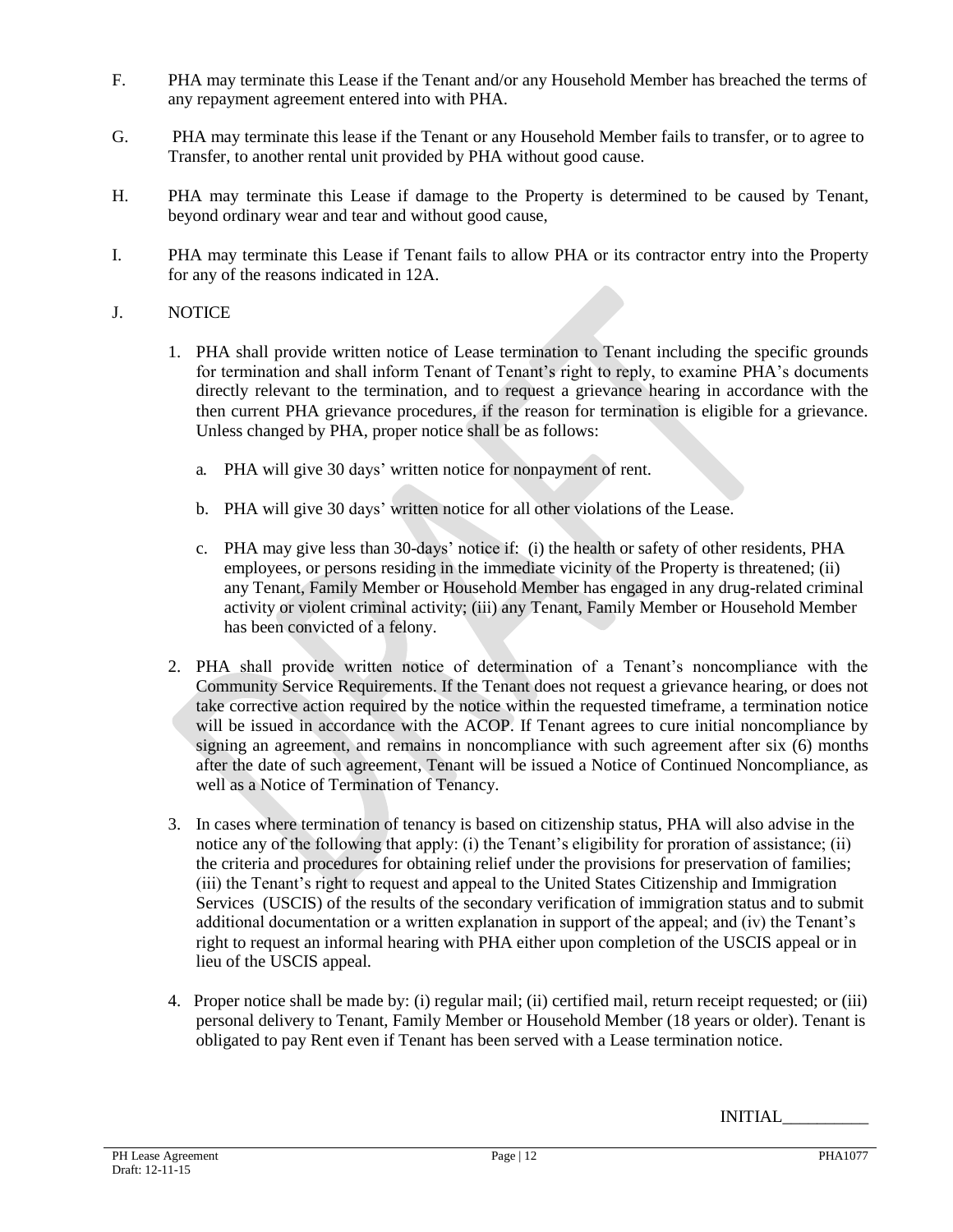- K. If Tenant files a grievance, and the activity for which the grievance was filed is eligible for a grievance hearing, eviction proceedings will not begin until a decision is made concerning the grievance.
- L. Tenant shall be liable for all court costs and other fees actually expended by Tenant and PHA in a legal action for enforcement of this Lease unless the Tenant prevails in court. In the event Tenant does not prevail in court, but remains as a Tenant because the situation giving rise to the legal action is corrected, Tenant shall still be liable for all court costs and other fees actually expended by Tenant and PHA in the legal action.
- M. PHA may terminate or refuse to renew this Lease upon discovery of criminal convictions by a Tenant, Family Member or Household Member which, if known at the time of admission, would have made the Tenant or Household Member ineligible for admission into the housing program applicable to the unit.
- N. PHA may terminate or refuse to renew the Lease upon discovery of material, false statements or fraud by the Tenant, Family Member, or Household Member in connection with an application for assistance or with re-examination of income.

# **17. DOMESTIC, DATING AND RELATED VIOLENCE**

- A. An incident of domestic violence, dating violence, stalking or sexual assault or criminal activity directly relating to domestic violence, dating violence, stalking, or sexual assault, in which the Tenant, Family Member, Household Member or affiliated person (as defined in the ACOP) was the victim, is not a violation of the Lease by the victim.
	- 1. If Tenant, Family Member or a Household Member notifies PHA that an incident for which PHA has begun eviction proceedings was the result of domestic violence, dating violence, stalking, or sexual assault, or if PHA has reasonable cause to believe that the incident was a result of or involved domestic violence, dating violence, stalking or sexual assault against the Tenant, a Family Member, a Household Member or affiliated person, and the Tenant's or the Family Member or the Household Member's continued tenancy does not pose an actual and imminent threat to other residents or employees of PHA or to PHA, PHA will request that the Tenant or Family Member or Household Member provide PHA with evidence that the incident was the result of or involved domestic violence, dating violence, stalking or sexual assault within fourteen (14) business days of receipt of the written request. Such evidence must comply with the forms of acceptable documentation and certification for verifying domestic violence, dating violence, stalking or sexual assault described in the ACOP.
	- 2. If acceptable documentation is not received within fourteen (14) business days of receipt of the written request, then PHA may proceed with the termination of this Lease and eviction. If the evidence and certification are sufficient to substantiate the Tenant's or Family Member's or Household Member's claim of domestic violence, dating violence, stalking or sexual assault, PHA shall withdraw the termination and eviction except as to the perpetrator(s) of the domestic violence, dating violence, stalking or sexual assault.
	- 3. Notwithstanding the foregoing, PHA may bifurcate this Lease in order to evict, remove, or terminate assistance to the Tenant or any Family Member or Household Member who has engaged in criminal acts of physical violence against Family Members or Household Members or others, without evicting the victim of such violence who is either the Tenant, Family Member or Household Member. PHA will honor court orders and give access to the Property as needed, including civil protection orders issued to protect the victim and issued to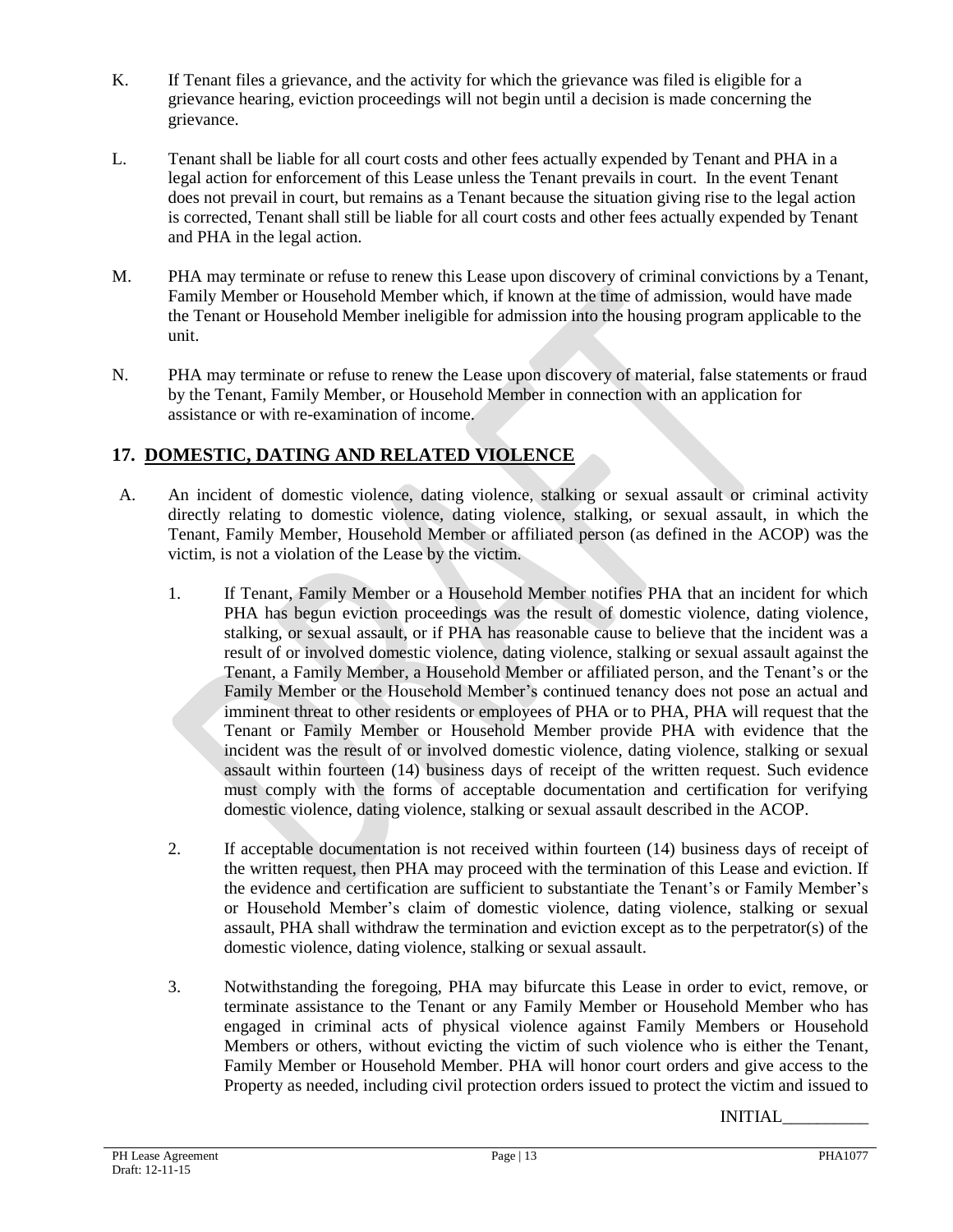address the distribution or possession of property among the Household Members in cases where a family breaks up.

4. Notwithstanding the foregoing, if PHA can demonstrate an actual and imminent threat to other tenants, or those employed at or providing service to the Property, PHA will proceed with the immediate termination of the Lease consistent with required legal process.

## **18. GRIEVANCE HEARINGS**

- A. Tenant is entitled to a grievance hearing, in accordance with the PHA grievance procedure, to resolve any disputes concerning the obligations of Tenant or PHA under the terms of this Lease or any action or inaction by PHA. A copy of the grievance procedure is available at the Management Office.
- B. All grievance hearings shall be conducted by an impartial person appointed by PHA after consultation with tenant council, in the manner described in the grievance procedure.

## **19. ENTIRE AGREEMENT**

- A. This Lease, including all riders and policies, rules and schedules incorporated herein, constitute the entire agreement between PHA and Tenant. Any amendment, change or addition shall be made only in writing and signed by both parties except for Redetermination of Eligibility, Rent or Dwelling Size as such terms are used in this Lease and/or in the ACOP.
- B. This Lease, including all riders and policies, rules and schedules incorporated herein, may be modified provided that PHA gives prior written notice to tenant of at least thirty (30) days of any such modification. The notice shall include the proposed changes, including an explanation of the modification and giving Tenant the opportunity to comment for PHA's consideration. If a modification to the Lease is implemented, Tenant will be notified at least sixty (60) days in advance of the effective date of the implementation of the modified Lease. The Tenant shall have thirty (30) days to accept the revised Lease. If the Tenant does not accept the offer of the revised Lease within that thirty (30) day timeframe, the Lease will be terminated for other good cause in accordance with the Lease. A copy of the proposed modification shall be personally delivered or mailed to each tenant or posted in at least three (3) conspicuous places within each building in which the affected Property is located. A copy will also be posted in a conspicuous place at the Management Office or similar central business location within the development or community where the Property is located.

## **20. INVALIDITY OF PROVISION**

A. If any provision of this Lease is found invalid, the remaining provisions of the Lease shall remain valid and enforceable.

**By the signature(s) below I/we acknowledge that all of the terms and conditions of this Lease have been received and thoroughly explained to me/us.**

PHILADELPHIA HOUSING AUTHORITY (PHA)

BY: \_\_\_\_\_\_\_\_\_\_\_\_\_\_\_\_\_\_\_\_\_\_\_\_\_\_\_\_\_\_\_\_\_\_\_\_\_\_\_

Title:\_\_\_\_\_\_\_\_\_\_\_\_\_\_\_\_\_\_\_\_\_\_\_\_\_\_\_\_\_\_\_\_\_\_\_\_\_\_\_\_\_\_ Date: \_\_\_\_\_\_\_\_\_\_\_\_\_\_\_\_\_\_

| Date: |
|-------|
|-------|

TENANT – HEAD OF HOUSEHOLD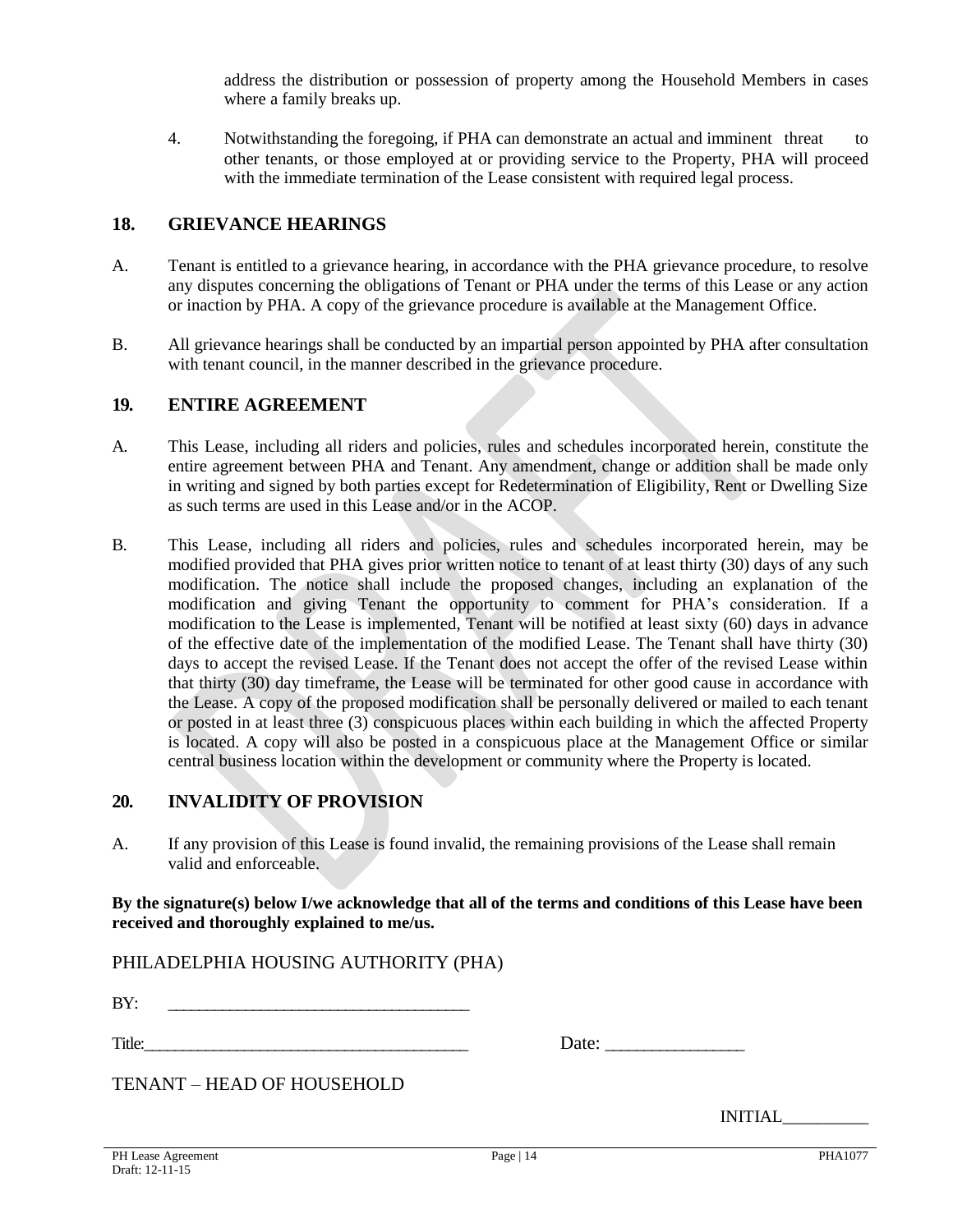| TENANT - CO-HEAD OF HOUSEHOLD         |                           |
|---------------------------------------|---------------------------|
|                                       |                           |
|                                       | Date: $\frac{1}{2}$ Date: |
| TENANT - OTHER ADULT HOUSEHOLD MEMBER |                           |
|                                       |                           |
|                                       | Date:                     |
| TENANT - OTHER ADULT HOUSEHOLD MEMBER |                           |
|                                       |                           |
| Printed Name:                         |                           |
| TENANT - OTHER ADULT HOUSEHOLD MEMBER |                           |
| Signature:                            |                           |
| Printed Name:                         |                           |
| TENANT - OTHER ADULT HOUSEHOLD MEMBER |                           |
| Signature:                            |                           |
| Printed Name:                         |                           |
| <b>LIVE-IN AIDE</b>                   |                           |
|                                       |                           |
|                                       | Date:                     |
| <b>ADULT FOSTER CHILD</b>             |                           |
|                                       | INITIAL                   |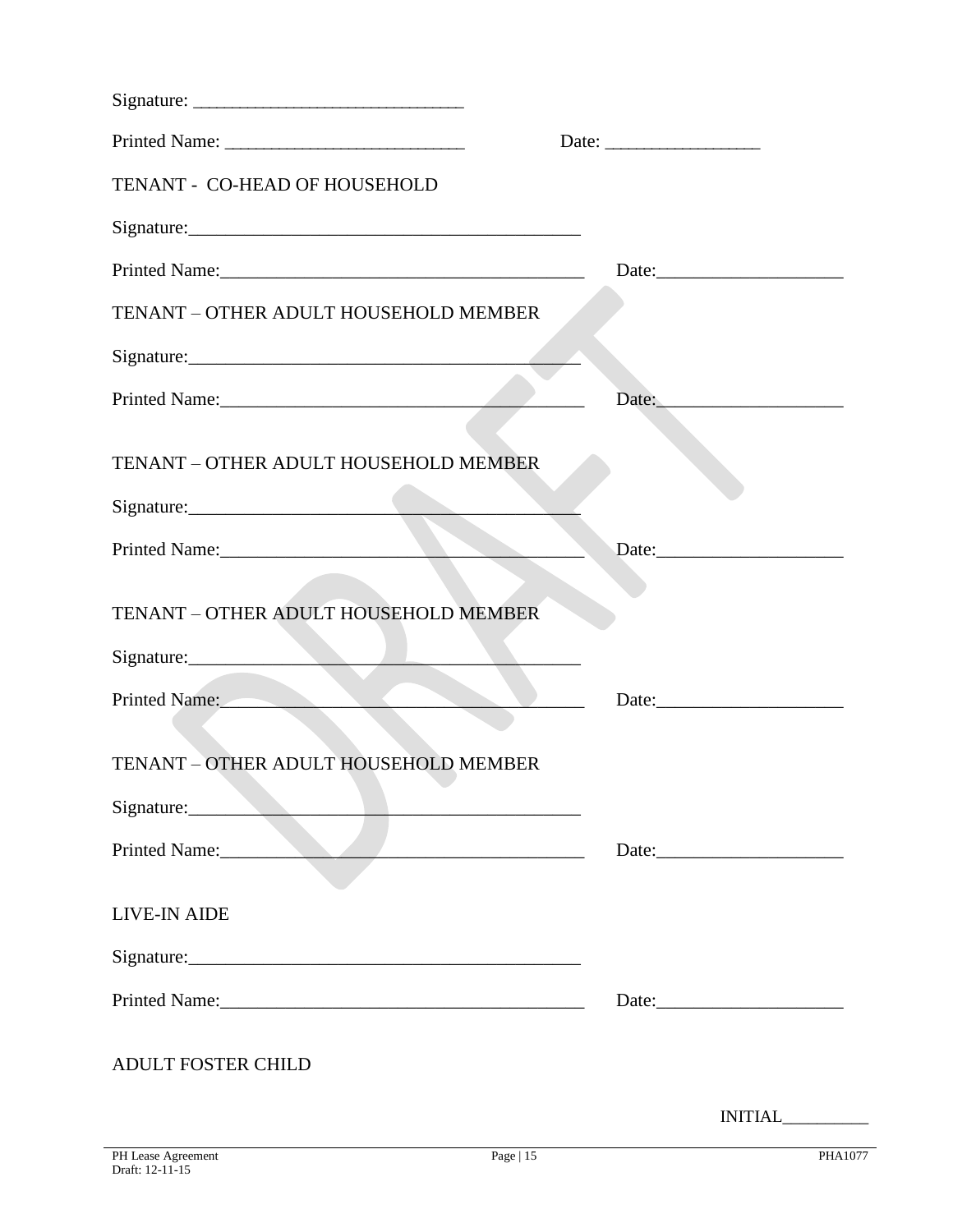| Printed Name:      | Date: |
|--------------------|-------|
| ADULT FOSTER CHILD |       |
|                    |       |
|                    |       |
|                    |       |
|                    |       |
|                    |       |
|                    |       |
|                    |       |
|                    |       |
|                    |       |
|                    |       |
|                    |       |
|                    |       |
|                    |       |
|                    |       |
|                    |       |
|                    |       |
|                    |       |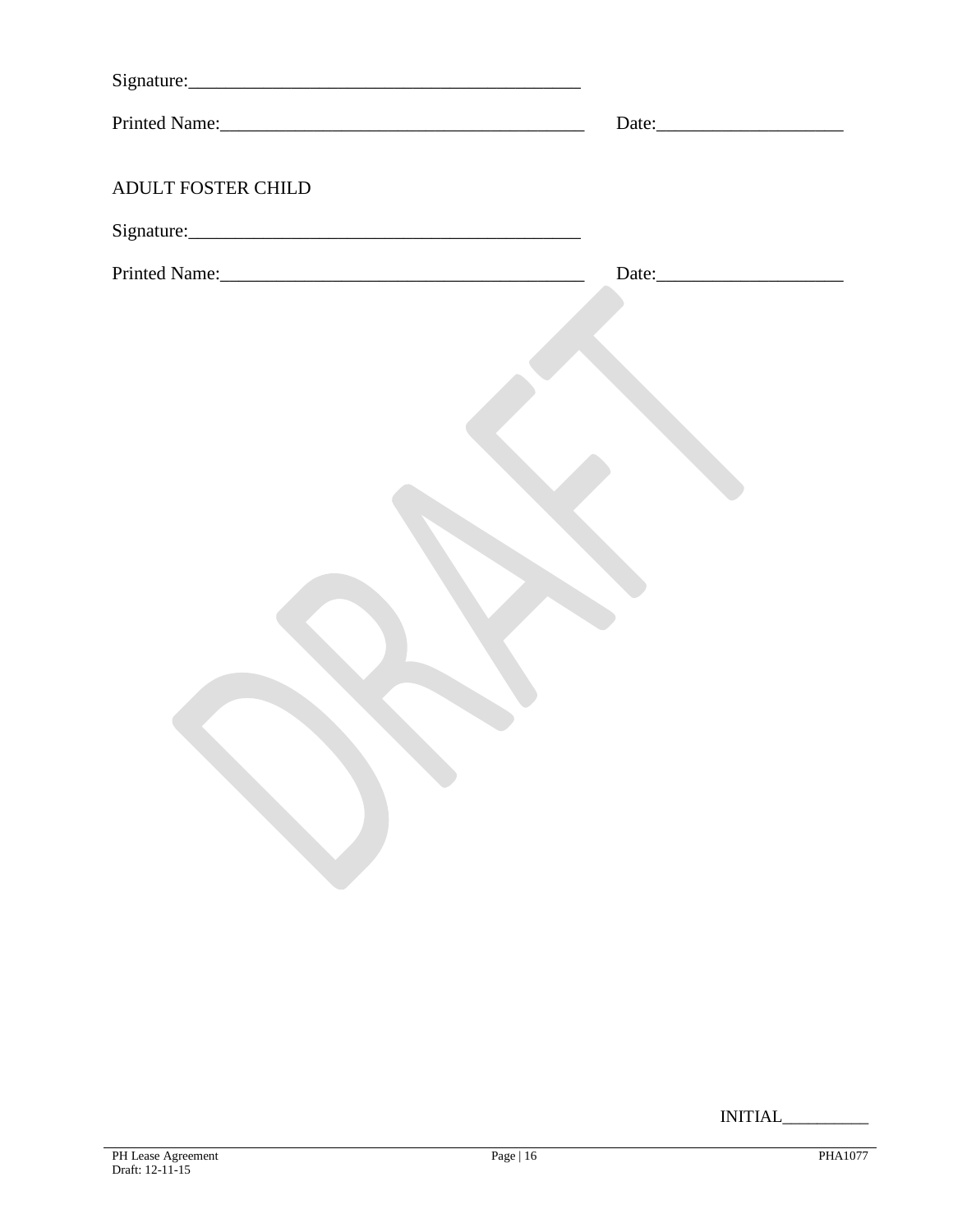#### **Summary of Proposed Changes to PHA's Lease Agreement 12-11-15**

| <b>No</b>        | <b>Section</b>                    | Change                                                                                                        | <b>Existing Lease Language</b>                                                                                                                                                                                                                                                                                                                                                                                                                                                                                                                      | <b>Revised Lease Language</b>                                                                                                                                                                                                                                                                                                                                                                                                                                                                                                                                                                                                                                                                                                                                                                                                             |
|------------------|-----------------------------------|---------------------------------------------------------------------------------------------------------------|-----------------------------------------------------------------------------------------------------------------------------------------------------------------------------------------------------------------------------------------------------------------------------------------------------------------------------------------------------------------------------------------------------------------------------------------------------------------------------------------------------------------------------------------------------|-------------------------------------------------------------------------------------------------------------------------------------------------------------------------------------------------------------------------------------------------------------------------------------------------------------------------------------------------------------------------------------------------------------------------------------------------------------------------------------------------------------------------------------------------------------------------------------------------------------------------------------------------------------------------------------------------------------------------------------------------------------------------------------------------------------------------------------------|
|                  | <b>Section 1: Property Leased</b> |                                                                                                               |                                                                                                                                                                                                                                                                                                                                                                                                                                                                                                                                                     |                                                                                                                                                                                                                                                                                                                                                                                                                                                                                                                                                                                                                                                                                                                                                                                                                                           |
| $\overline{1}$ . | Heading                           | New heading                                                                                                   | Heading is titled: "Premises"                                                                                                                                                                                                                                                                                                                                                                                                                                                                                                                       | Heading will be titled: "Property Leased"                                                                                                                                                                                                                                                                                                                                                                                                                                                                                                                                                                                                                                                                                                                                                                                                 |
| $\overline{2}$ . | Section 1. A.                     | Additional<br>appliances may be<br>included                                                                   | "PHA shall provide a stove on the Premises at no cost to Tenant."                                                                                                                                                                                                                                                                                                                                                                                                                                                                                   | "If indicated by and (x) the property includes a stove at no cost to tenant, a refrigerator at no cost to<br>Tenant, and a washer/dryer at no cost to Tenant."                                                                                                                                                                                                                                                                                                                                                                                                                                                                                                                                                                                                                                                                            |
| 3.               | Section 1. B.                     | Add the term<br>"Family Members"                                                                              | "The Premises are for the exclusive use and occupancy by Tenant<br>and Household Members listed below."                                                                                                                                                                                                                                                                                                                                                                                                                                             | The Property is for the exclusive use and occupancy by the Tenant, Family members, and Household<br>Members listed below."                                                                                                                                                                                                                                                                                                                                                                                                                                                                                                                                                                                                                                                                                                                |
| $\overline{4}$ . | Section 1. C.                     | Add language<br>about unauthorized<br>occupants                                                               | "No other Tenants and/or Household Members are permitted, unless<br>added to the Lease with the approval of Management and in<br>accordance with the Occupancy Policy. This requirement does not<br>apply to additions by reason of natural birth, adoptions or court-<br>awarded custody, but Tenant shall inform Management within 30<br>days of such additions."                                                                                                                                                                                 | "No person other than the listed Tenant, Family Members, and Household Members are permitted to<br>reside at the Property, unless added to this Lease with the approval of PHA and in accordance with the<br>Admissions and Continued Occupancy Policy in effect at the time of addition to the Lease.<br>This requirement does not apply to additions by reason of natural birth, adoptions or court-<br>a.<br>awarded custody. Tenant shall inform PHA of such additions within 30 days following any such change.<br>Non-Tenants who use the address of a particular PHA unit to receive benefits (or any other<br>b.<br>purposes) will be considered unauthorized occupants of that unit. Guests who remain in the unit beyond<br>the time limit described in section 9 (C) of this Lease will be considered unauthorized occupants." |
| 5.               | Section 1. D.                     | Clarifying who can<br>remain in the<br>property following<br>the departure of the<br><b>Head of Household</b> | "Household Members may include foster children and live-in care, if<br>approved by management."                                                                                                                                                                                                                                                                                                                                                                                                                                                     | "Family Members (as defined in the ACOP) may, with approval of PHA, have a right to remain in the<br>property following the death or departure of the Head of Household. Live-In Aids, Foster Adults, and<br>Foster Children do not have a right to remain in the property following the death or departure of the<br>Head of Household.<br>a. Any Live-In Aid, Foster Adult or Foster Child attempting to remain in the Property after the head<br>of household or co-Head vacates the unit, is evicted or becomes deceased will be considered<br>a squatter and may be evicted through a squatter eviction in accordance with the law."                                                                                                                                                                                                 |
| 6.               | Section 1. E.                     | Condensing<br>sentence                                                                                        | "With the prior written consent of Management, and subject to the<br>terms in this section, Tenant may engage in legal profit making<br>activities. Management's consent to any legal profit-making activities<br>conducted by Tenant on the Premises will be given only if<br>Management determines that such activities are incidental to<br>primary use of the Premises as a private residence and will not<br>generate extra noise, traffic, trash, odors or use of utilities and<br>appliances or violate any zoning or other applicable law." | "With the prior written consent of PHA, and subject to the terms in this section, Tenant and any or all<br>Household Members may engage in legal profit-making activities at the Property provided that the<br>activity will not generate extra noise, traffic, trash, odors or use of utilities and appliances, or violate any<br>zoning or other applicable law."                                                                                                                                                                                                                                                                                                                                                                                                                                                                       |
| 7.               | Section 1. F.                     | Electronic<br>Monitoring                                                                                      | "Management consent or approval shall not be withheld<br>unreasonably, with respect to sections 1(C), 1(D), and 1 (E)."                                                                                                                                                                                                                                                                                                                                                                                                                             | "Existing tenants may, under certain conditions and with the pre-approval of management, be permitted<br>to enter into the electronic monitoring program as administered by Adult Probation and Parole and the<br>Pre-Trial Services division of the First Judicial District of Pennsylvania. Individuals who were not<br>specifically named as a tenant in a Lease Agreement with PHA prior to their arrest for the crime that                                                                                                                                                                                                                                                                                                                                                                                                           |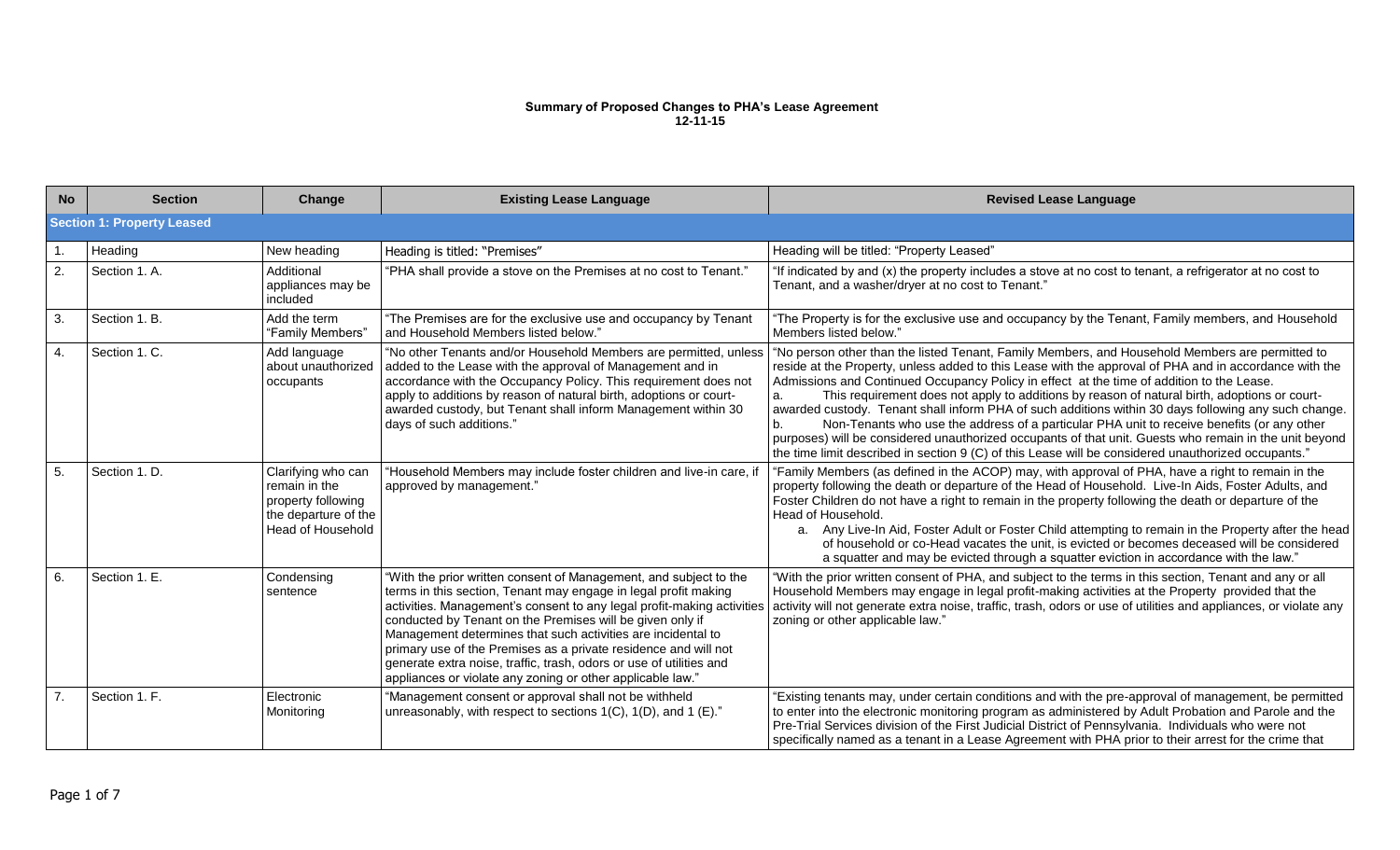| <b>No</b> | <b>Section</b>                      | Change                                                        | <b>Existing Lease Language</b>                                                                                                                                                                                                                                                                                                                                                                                                                           | <b>Revised Lease Language</b>                                                                                                                                                                                                                                                                                                                                                                                                                                                                                                                                                                                                                                                                                                                                                                                                                                            |
|-----------|-------------------------------------|---------------------------------------------------------------|----------------------------------------------------------------------------------------------------------------------------------------------------------------------------------------------------------------------------------------------------------------------------------------------------------------------------------------------------------------------------------------------------------------------------------------------------------|--------------------------------------------------------------------------------------------------------------------------------------------------------------------------------------------------------------------------------------------------------------------------------------------------------------------------------------------------------------------------------------------------------------------------------------------------------------------------------------------------------------------------------------------------------------------------------------------------------------------------------------------------------------------------------------------------------------------------------------------------------------------------------------------------------------------------------------------------------------------------|
|           |                                     |                                                               |                                                                                                                                                                                                                                                                                                                                                                                                                                                          | relates to the request for electronic monitoring will not be added to a PHA Lease Agreement in order to<br>participate in the electronic monitoring program. Tenants may not participate in the electronic monitoring<br>program for any case that includes charges for: crimes of violence, weapons offenses, sex-related<br>offenses, arson, burglary, destruction of property, or drug crimes. Participation in the electronic<br>monitoring program does not change or abridge any right of PHA to evict a Tenant for the crime for<br>which the electronic monitoring is a consequence."                                                                                                                                                                                                                                                                            |
| 8.        | Section 1. G.                       | Pet Policy language<br>moved from 9 (O)<br>to $1(G)$          | "To comply with the PHA Pet Policy. The Pet Policy governs the<br>conditions under which a Tenant may have a pet."                                                                                                                                                                                                                                                                                                                                       | "Pets are allowed, subject to a fee, and meeting all requirements of the Pet Policy."                                                                                                                                                                                                                                                                                                                                                                                                                                                                                                                                                                                                                                                                                                                                                                                    |
| 9.        | Section 1. H.                       | ACOP reference                                                | N/A                                                                                                                                                                                                                                                                                                                                                                                                                                                      | "The terms and conditions of the ACOP are incorporated by reference into this Lease and made a part<br>of this Lease. A copy of the ACOP is available in the Management Office (defined in 3(A) below)."                                                                                                                                                                                                                                                                                                                                                                                                                                                                                                                                                                                                                                                                 |
|           | <b>Section 2 - Lease Term</b>       |                                                               |                                                                                                                                                                                                                                                                                                                                                                                                                                                          |                                                                                                                                                                                                                                                                                                                                                                                                                                                                                                                                                                                                                                                                                                                                                                                                                                                                          |
| 10.       | 2. Lease term                       | Identify the term of<br>the Lease                             | "The commencement date shall be the date on which the Lease is<br>signed. The term of the Lease shall begin on the __day of the __<br>and shall terminate at midnight on the day of "                                                                                                                                                                                                                                                                    | "The commencement date of this Lease shall be the date on which the Lease is signed. The term of this<br>Lease shall be for two (2) years. The term of this Lease shall end at midnight on the {{PHA MI Term<br>Date Day}} day of {{PHA MI Term Date Month}}, {{PHA MI Term Date Year}}. Upon this termination<br>date, this Lease shall automatically renew for a successive term of two (2) years (three (3) years if<br>triennial recertification is applicable) unless the Tenant and all applicable Family Members and<br>Household Members do not fulfill the Community Service and Economic Self-Sufficiency Requirements<br>set forth in the Rider attached to and made a part of this Lease (the "Service Requirements") or this<br>Lease is terminated sooner by Tenant or by PHA due to a default by Tenant and/or any Family Member<br>or Household Member." |
|           | Section 3 - Rent                    |                                                               |                                                                                                                                                                                                                                                                                                                                                                                                                                                          |                                                                                                                                                                                                                                                                                                                                                                                                                                                                                                                                                                                                                                                                                                                                                                                                                                                                          |
| 11.       | Section 3. A.                       | Revised sentence                                              | "Management may, for good cause, extend in writing the due date<br>for a Rent payment. Management approvals shall not be withheld<br>unreasonably."                                                                                                                                                                                                                                                                                                      | Tenant may request an extension for payment and PHA may, for good cause, extend in writing the due<br>date for a Rent payment for the month requested. Management approvals of such request shall not be<br>withheld unreasonably."                                                                                                                                                                                                                                                                                                                                                                                                                                                                                                                                                                                                                                      |
| 12.       | Section 3. B.                       | Clarify how much<br>Rent must be paid<br>to avoid a late fee. | N/A                                                                                                                                                                                                                                                                                                                                                                                                                                                      | "If the tenant makes a partial rent payment before the 15th day of the month AND the tenant does not<br>have any other outstanding balances, the Late Fee will not be applied."                                                                                                                                                                                                                                                                                                                                                                                                                                                                                                                                                                                                                                                                                          |
|           | <b>Section 4 - Security Deposit</b> |                                                               |                                                                                                                                                                                                                                                                                                                                                                                                                                                          |                                                                                                                                                                                                                                                                                                                                                                                                                                                                                                                                                                                                                                                                                                                                                                                                                                                                          |
| 13.       | Section 4. A.                       | Revised sentence                                              | 'To secure the performance of all material terms of this Lease,<br>Tenant agrees to pay a security deposit ("Deposit") in the amount of<br>one month's rent or \$99 or whichever is less. (Tenants who have<br>paid a deposit under any other version of a PHA dwelling lease have<br>met this obligation). The Deposit may be applied to offset any<br>unpaid Rent or damages to the Premises that Management suffered<br>because of Tenant's Default." | To secure Tenant's performance of Tenant's obligations under this Lease, Tenant shall pay a security<br>deposit ("Deposit") in the amount of: one month's rent, or \$99.00, whichever is less.'                                                                                                                                                                                                                                                                                                                                                                                                                                                                                                                                                                                                                                                                          |
| 14.       | Section 4. B                        | <b>Revised sentence</b>                                       | "The Deposit may not be used to cover unpaid Rent or other<br>charges while the Tenant is still in occupancy."                                                                                                                                                                                                                                                                                                                                           | "The Deposit may not be used to cover unpaid Rent or other charges prior to termination of the Lease,<br>but may be applied upon termination of the Lease to offset any unpaid Rent or damage to the Property."                                                                                                                                                                                                                                                                                                                                                                                                                                                                                                                                                                                                                                                          |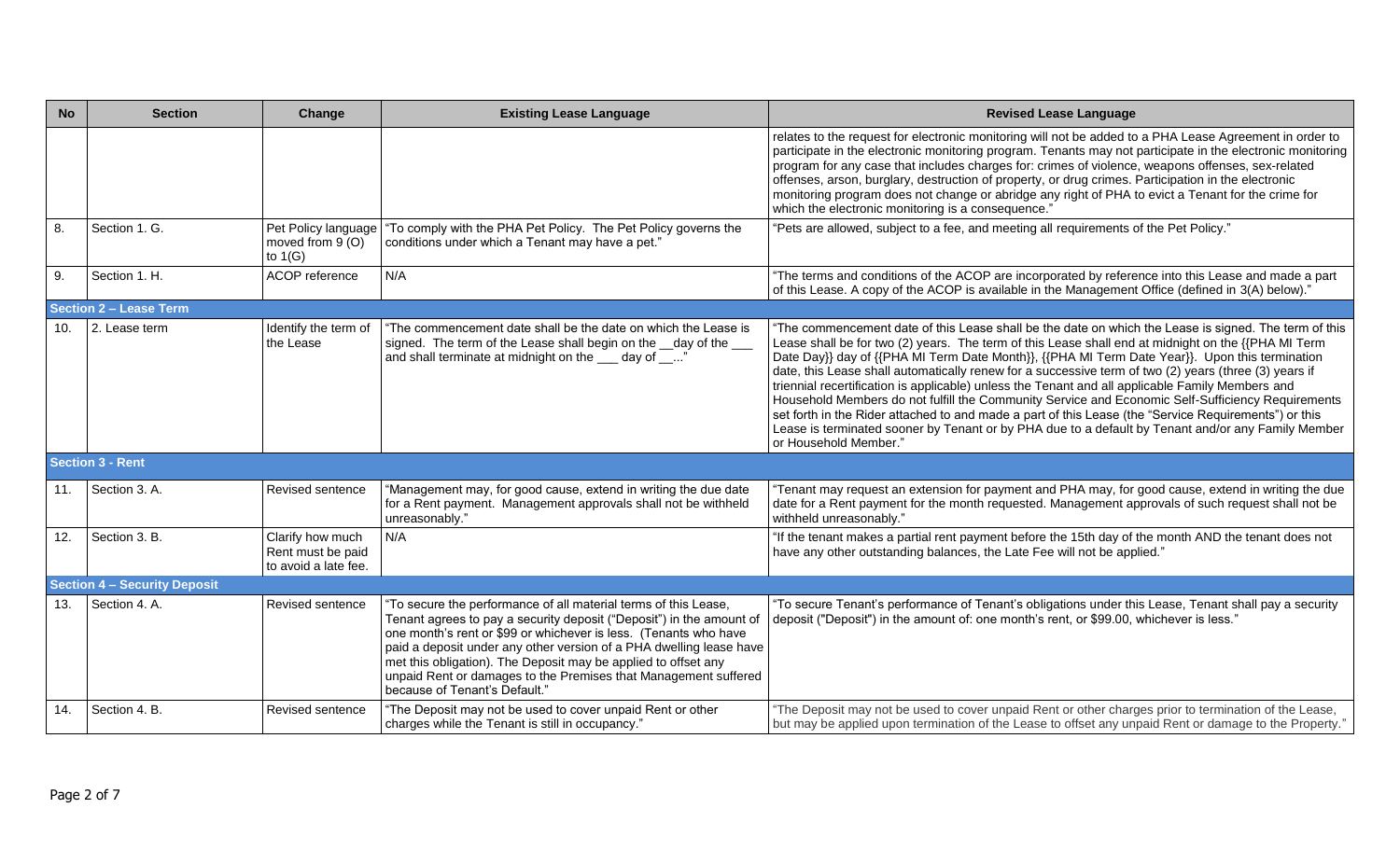| <b>No</b> | <b>Section</b>               | Change                                                                  | <b>Existing Lease Language</b>                                                                                                                                                                                                                                                                                                                                                                                                                                                                                                                                                                                                                                                                                                                                                                                                                                                                                                                                                                                                                                                                                                                           | <b>Revised Lease Language</b>                                                                                                                                                                                                                                                                                                                                                                                                                                                                                                                                                                                                                                            |
|-----------|------------------------------|-------------------------------------------------------------------------|----------------------------------------------------------------------------------------------------------------------------------------------------------------------------------------------------------------------------------------------------------------------------------------------------------------------------------------------------------------------------------------------------------------------------------------------------------------------------------------------------------------------------------------------------------------------------------------------------------------------------------------------------------------------------------------------------------------------------------------------------------------------------------------------------------------------------------------------------------------------------------------------------------------------------------------------------------------------------------------------------------------------------------------------------------------------------------------------------------------------------------------------------------|--------------------------------------------------------------------------------------------------------------------------------------------------------------------------------------------------------------------------------------------------------------------------------------------------------------------------------------------------------------------------------------------------------------------------------------------------------------------------------------------------------------------------------------------------------------------------------------------------------------------------------------------------------------------------|
| 15.       | Section 4. C.                | Revised sentence                                                        | "At the termination of this Lease, Management shall return the<br>Deposit in accordance with Pennsylvania law. In addition, Tenant<br>shall return to Management all keys before moving from the<br>Dwelling Unit. In addition to the statement of charges, as described<br>in Section 10(I) hereof, the following will be provided within thirty<br>(30) days of the termination of the lease or Tenant's move out of the<br>Premises, whichever occurs first: (1) a written statement indicating<br>the original amount of the Deposit, and (2) a check for the balance<br>of the Deposit, if any, after deducting any charges for repairs, unpaid<br>rent and other charges due under the lease. If Tenant disagrees<br>with any deductions made, Tenant may pursue a grievance under<br>the PHA Grievance Procedure, to the extent permitted by law. If<br>Tenant leaves the Dwelling without giving Management a forwarding<br>address, the security deposit will be forfeited after 12 months<br>following the date of the move out, and Management may keep the<br>Deposit until such time, if any, that it receives such forwarding<br>address." | "At the termination of the Lease, Tenant shall return to PHA all keys before moving from the Property,<br>and PHA shall return the unused balance of the Deposit in accordance with Pennsylvania law."                                                                                                                                                                                                                                                                                                                                                                                                                                                                   |
|           | <b>Section 5 - Utilities</b> |                                                                         |                                                                                                                                                                                                                                                                                                                                                                                                                                                                                                                                                                                                                                                                                                                                                                                                                                                                                                                                                                                                                                                                                                                                                          |                                                                                                                                                                                                                                                                                                                                                                                                                                                                                                                                                                                                                                                                          |
| 16.       | Section 5. A.                | Utilities can be in<br>the name of either<br>the HoH or the Co-<br>HoH. | "Management shall supply those utilities as indicated by an [x]:<br>{{PHA MI UtilElec}} electricity, {{PHA MI UtilGas}} gas, {{PHA MI<br>UtilWater}} water, {{PHA MI UtilHeat}} heat. Tenant will pay for all<br>other utilities, related deposits and charges on Tenant's utility bills.<br>All tenants of PHA Scattered Sites, and other Tenants to whom<br>Management has not agreed to supply utilities, must pay their own<br>utility bills, related deposits and charges as determined by the utility<br>company. Utilities not supplied by Management shall be in the name<br>of the head of household only. Failure to maintain utilities in the<br>leaseholder's name will be considered a material breach of the<br>lease."                                                                                                                                                                                                                                                                                                                                                                                                                    | "PHA shall supply those utilities as indicated by an [x]: {{PHA MI Util Elec}} electricity, {{PHA MI<br>UtilGas}} gas, {{PHA MI UtilWater}} water, {{PHA MI UtilHeat}} heat. Tenant will pay for all other<br>utilities, related deposits and charges on Tenant's utility bills. All utilities must be turned on for the<br>duration of the Tenant's Lease Agreement with PHA. Utilities not supplied by PHA must be in the name<br>of the Head of Household or Co-Head of Household only. Failure to maintain active utility service, for<br>all utilities, in the name of the Head of Household or Co-Head of Household will be considered a<br>breach of this Lease." |
| 17.       | Section 5. B.                | Revised excess<br>utility usage                                         | "Tenant agrees to pay excess utilities as assessed by Management<br>in accordance with the schedule of current "Utility<br>Allowances/Tenant Purchased Utilities" on or before the first (1st)<br>day of the second calendar month following the month in which the<br>excess charges are incurred. A schedule of current "Utility<br>Allowances/Tenant Purchased Utilities" shall be posted in the on-<br>site Management Office and available for review upon request. Such<br>schedule is incorporated herein by reference. The schedule of<br>"Utility Allowances/Tenant Purchased Utilities" lists the costs for<br>normal use of gas, electricity and water and is adopted by<br>Management after notice and comment. Management shall use the<br>same rate the utility company uses to compute excess utility                                                                                                                                                                                                                                                                                                                                     | "If the unit is individually metered, Tenant agrees to pay excess utilities as assessed by PHA in<br>accordance with the schedule of current "Utility Allowances/Tenant Purchased Utilities" on or before<br>the first (1st) day of the second calendar month following the month in which the excess charges are<br>incurred. A schedule of current "Utility Allowances/Tenant Purchased Utilities" shall be posted in the<br>Management Office and available for review upon request. Such schedule is incorporated herein by<br>reference."                                                                                                                           |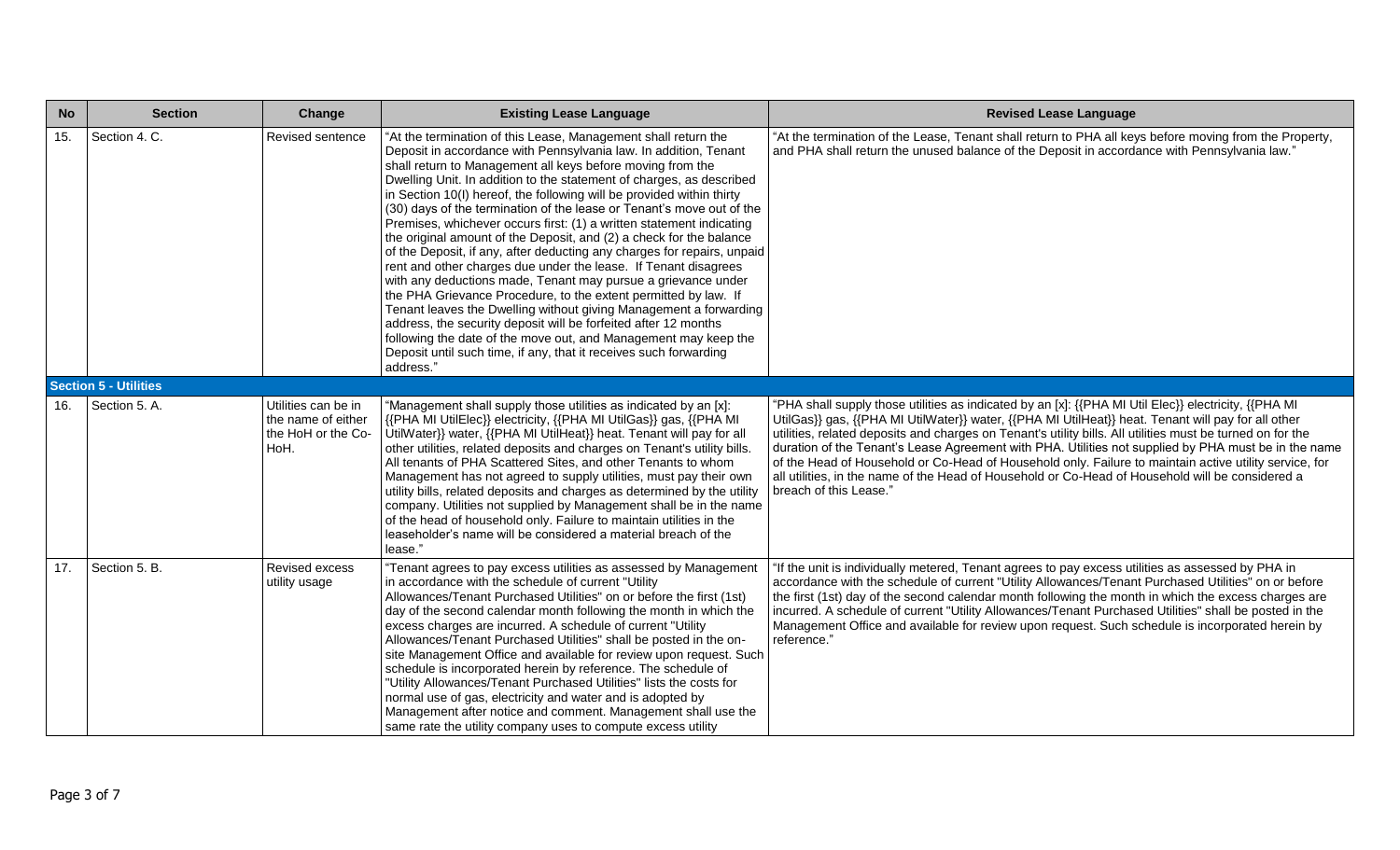| <b>No</b> | <b>Section</b>                                                    | Change                                                                | <b>Existing Lease Language</b>                                                                                                                                                                                                                                                                                                                                                                                                                                                                                                                                                                                                                                                                                                                                                                                                    | <b>Revised Lease Language</b>                                                                                                                                                                                                                                                                                                                                                                                                                                                                                                                                                                                                                                                                                                                                                                                                                                                                                                                                                                                                                                                                                                                                                                                                        |
|-----------|-------------------------------------------------------------------|-----------------------------------------------------------------------|-----------------------------------------------------------------------------------------------------------------------------------------------------------------------------------------------------------------------------------------------------------------------------------------------------------------------------------------------------------------------------------------------------------------------------------------------------------------------------------------------------------------------------------------------------------------------------------------------------------------------------------------------------------------------------------------------------------------------------------------------------------------------------------------------------------------------------------|--------------------------------------------------------------------------------------------------------------------------------------------------------------------------------------------------------------------------------------------------------------------------------------------------------------------------------------------------------------------------------------------------------------------------------------------------------------------------------------------------------------------------------------------------------------------------------------------------------------------------------------------------------------------------------------------------------------------------------------------------------------------------------------------------------------------------------------------------------------------------------------------------------------------------------------------------------------------------------------------------------------------------------------------------------------------------------------------------------------------------------------------------------------------------------------------------------------------------------------|
|           |                                                                   |                                                                       | charges."                                                                                                                                                                                                                                                                                                                                                                                                                                                                                                                                                                                                                                                                                                                                                                                                                         |                                                                                                                                                                                                                                                                                                                                                                                                                                                                                                                                                                                                                                                                                                                                                                                                                                                                                                                                                                                                                                                                                                                                                                                                                                      |
|           | Section 6 - Maintenance and Repairs                               |                                                                       |                                                                                                                                                                                                                                                                                                                                                                                                                                                                                                                                                                                                                                                                                                                                                                                                                                   |                                                                                                                                                                                                                                                                                                                                                                                                                                                                                                                                                                                                                                                                                                                                                                                                                                                                                                                                                                                                                                                                                                                                                                                                                                      |
| 18.       | Section 6. A.                                                     | Revised language<br>for maintenance<br>charges                        | 'Tenant must request maintenance repairs by telephone or in<br>person at the Management Office. During non- business hours,<br>emergency repairs may be requested by telephoning PHA security."                                                                                                                                                                                                                                                                                                                                                                                                                                                                                                                                                                                                                                   | "Any request by Tenant for maintenance repairs shall be made by telephone to the telephone number<br>that appears on the Maintenance Fee Schedule and that is available in the Management Office. During<br>non- business hours, emergency repairs may be requested by telephoning PHA security."                                                                                                                                                                                                                                                                                                                                                                                                                                                                                                                                                                                                                                                                                                                                                                                                                                                                                                                                    |
| 19.       | Section 6. B.                                                     | Indicate when<br>maintenance and<br>damages are due                   | "Tenant agrees to pay excess utilities as assessed by Management<br>in accordance with the schedule of current "Utility<br>Allowances/Tenant Purchased Utilities" on or before the first (1st)<br>day of the second calendar month following the month in which the<br>excess charges are incurred. A schedule of current "Utility<br>Allowances/Tenant Purchased Utilities" shall be posted in the on-<br>site Management Office and available for review upon request. Such<br>schedule is incorporated herein by reference. The schedule of<br>"Utility Allowances/Tenant Purchased Utilities" lists the costs for<br>normal use of gas, electricity and water and is adopted by<br>Management after notice and comment. Management shall use the<br>same rate the utility company uses to compute excess utility<br>charges." | "Tenant shall pay the reasonable charges for repair or damage to the Property that is beyond normal<br>wear and tear, or which is negligently or intentionally caused by Tenant, Family Members, Household<br>Members, or guests. Repair charges shall be set forth on a schedule posted in the Management Office,<br>which is subject to change by PHA from time to time. A copy of such schedule in effect as of the date of<br>this Lease has been made available to Tenant. Maintenance and damage repair charges will not be due<br>and collectible until two (2) weeks after PHA gives written notice of the charges. The maintenance and<br>damage charges will be printed on the monthly rent statements until paid. Such charges must be paid<br>no later than 45 days from the date on which PHA gives notice of the charges. Failure to pay such<br>charges on or prior to the due date shall be grounds for termination of this Lease. Tenant may be given<br>the option of entering into a reasonable payment agreement for maintenance and damage repair<br>charges."                                                                                                                                                  |
|           | Section 7 - Redetermination of Eligibility, Rent or Dwelling Size |                                                                       |                                                                                                                                                                                                                                                                                                                                                                                                                                                                                                                                                                                                                                                                                                                                                                                                                                   |                                                                                                                                                                                                                                                                                                                                                                                                                                                                                                                                                                                                                                                                                                                                                                                                                                                                                                                                                                                                                                                                                                                                                                                                                                      |
| -20.      | Section 7. A. - D.                                                | Change formatting<br>of the section.                                  | Original text is too large to reproduce in this chart. See original<br>Lease.                                                                                                                                                                                                                                                                                                                                                                                                                                                                                                                                                                                                                                                                                                                                                     | Original text is too large to reproduce in this chart. See revised Lease.                                                                                                                                                                                                                                                                                                                                                                                                                                                                                                                                                                                                                                                                                                                                                                                                                                                                                                                                                                                                                                                                                                                                                            |
| 21.       | Section 7. A.                                                     | Recertification<br>schedule for elderly<br>and disabled<br>households | N/A                                                                                                                                                                                                                                                                                                                                                                                                                                                                                                                                                                                                                                                                                                                                                                                                                               | "Elderly and disabled households on fixed income will recertify once every three years."                                                                                                                                                                                                                                                                                                                                                                                                                                                                                                                                                                                                                                                                                                                                                                                                                                                                                                                                                                                                                                                                                                                                             |
| 22.       | Section 7. A.                                                     | Clarify when<br>increases and<br>decreases of rent<br>will be applied | "Tenant will receive at least thirty (30) days advance written Notice<br>of the month following the end of the 30-day notice period. If the the end of the thirty (30) day notice period.<br>family causes a delay in processing the Recertification without good<br>retroactively, to the scheduled effective date of the Recertification.<br>The family will be responsible for any underpaid rent and may be<br>offered a repayment agreement at the discretion of PHA."                                                                                                                                                                                                                                                                                                                                                       | "Decreases in Tenant Rent will go into effect on the first day of the month following the determination that the rent is<br>of Rent Adjustment. If less than 30 days remain before the to decrease. Tenant will receive at least thirty (30) days advance written notice of a rent increase. If less than thirty<br>scheduled effective date, the increase will take effect on the first day (30) days remain before the scheduled effective date, the increase will start on the first day of the month following<br>cause, adjustments in the family share of the rent will be applied   If the family causes a delay in processing the recertification without good cause, increases in the family share of the<br>rent will be applied, as set forth above, retroactively to the scheduled effective date of the recertification. The family<br>will be responsible for any underpaid rent and may be offered a repayment agreement at the discretion of PHA. If<br>the family causes a delay in processing the recertification without good cause, decreases in the family share of the<br>rent will be effective on the first day of the month following the month in which all family required documentation is<br>provided." |
| 23.       | Section 7. B.                                                     | Frequency of<br>voluntary interim                                     | Tenant may request only one interim rent redetermination per 6<br>month period for income decreases.                                                                                                                                                                                                                                                                                                                                                                                                                                                                                                                                                                                                                                                                                                                              | "Tenant may request no more than two (2) voluntary interim recertifications between regular recertifications, subject to<br>reasonable accommodations. Elderly and disabled households are exempt from the limit on interim recertifications"                                                                                                                                                                                                                                                                                                                                                                                                                                                                                                                                                                                                                                                                                                                                                                                                                                                                                                                                                                                        |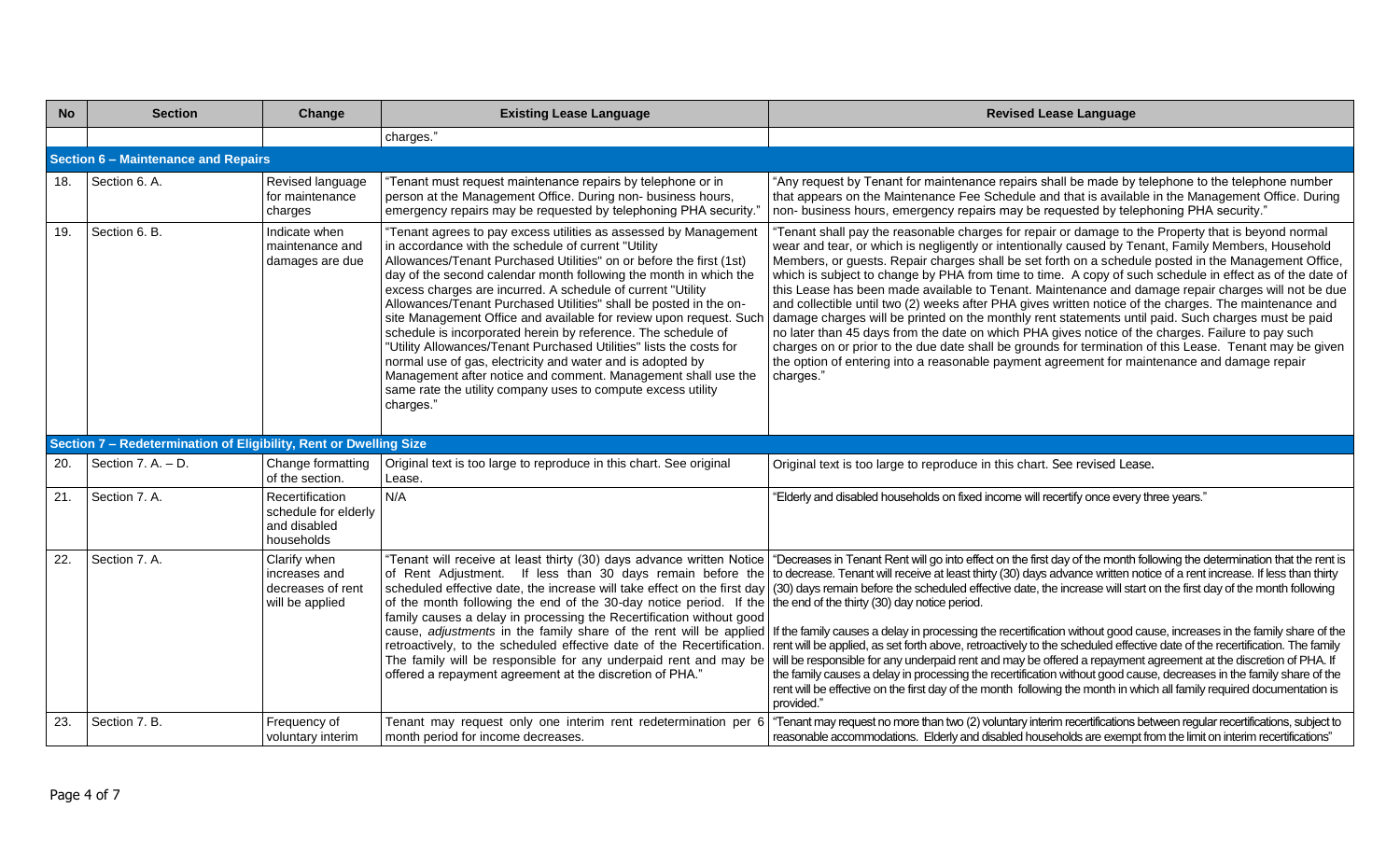| <b>No</b> | <b>Section</b>                        | Change                                                                                                                                                                                                                                                                                 | <b>Existing Lease Language</b>                                                                                                                                                            | <b>Revised Lease Language</b>                                                                                                            |
|-----------|---------------------------------------|----------------------------------------------------------------------------------------------------------------------------------------------------------------------------------------------------------------------------------------------------------------------------------------|-------------------------------------------------------------------------------------------------------------------------------------------------------------------------------------------|------------------------------------------------------------------------------------------------------------------------------------------|
|           |                                       | recertifications                                                                                                                                                                                                                                                                       |                                                                                                                                                                                           |                                                                                                                                          |
|           | <b>Section 8 - Transfers</b>          |                                                                                                                                                                                                                                                                                        |                                                                                                                                                                                           |                                                                                                                                          |
| 24.       | Section $8 A. - J.$                   | Change formatting<br>of the section                                                                                                                                                                                                                                                    | Original text is too large to reproduce in this chart. See original<br>Lease.                                                                                                             | Original text is too large to reproduce in this chart. See revised Lease.                                                                |
| 25.       | Section 8. I.                         | PHA will pay for<br>reasonable costs<br>related to all<br>mandatory<br>transfers                                                                                                                                                                                                       | "Management will pay for reasonable costs related to all mandatory<br>transfers, with the exception of Occupancy Standard transfers.<br>Moving costs must be pre-approved by Management." | "PHA will pay for reasonable costs related to all mandatory transfers."                                                                  |
|           | <b>Section 9 - Tenant Obligations</b> |                                                                                                                                                                                                                                                                                        |                                                                                                                                                                                           |                                                                                                                                          |
| 26.       | Section 9 A. $- X$ .                  | Violations of<br>criminal laws<br>relating to firearms<br>that occur on or off<br>the property are a<br>violation -<br>knowingly allowing<br>fugitives to remain<br>in the property is a<br>violation - Tenants<br>must refrain from<br>harming or<br>threatening to harm<br>PHA staff | Original text is too large to reproduce in this chart. See original<br>Lease.                                                                                                             | Original text is too large to reproduce in this chart. See revised Lease.                                                                |
| 27.       | Section 9.X.                          | Smoke-free policy                                                                                                                                                                                                                                                                      | N/A                                                                                                                                                                                       | "Tenant agrees To abide by the terms of the Smoke-Free policy in effect at PHA, of which appropriate<br>notice will be provided by PHA." |
|           | Section 10 - PHA Obligations          |                                                                                                                                                                                                                                                                                        |                                                                                                                                                                                           |                                                                                                                                          |
| 28.       | Section 10 A. $-$ O.                  | PHA will complete<br>emergency repairs<br>w/in 24 hours -<br>Language relating<br>to utilities provided<br>by PHA - Financial<br>hardship language<br>included - Change<br>language<br>surrounding lead-<br>based hazards                                                              | Original text is too large to reproduce in this chart. See original<br>Lease.                                                                                                             | Original text is too large to reproduce in this chart. See revised Lease.                                                                |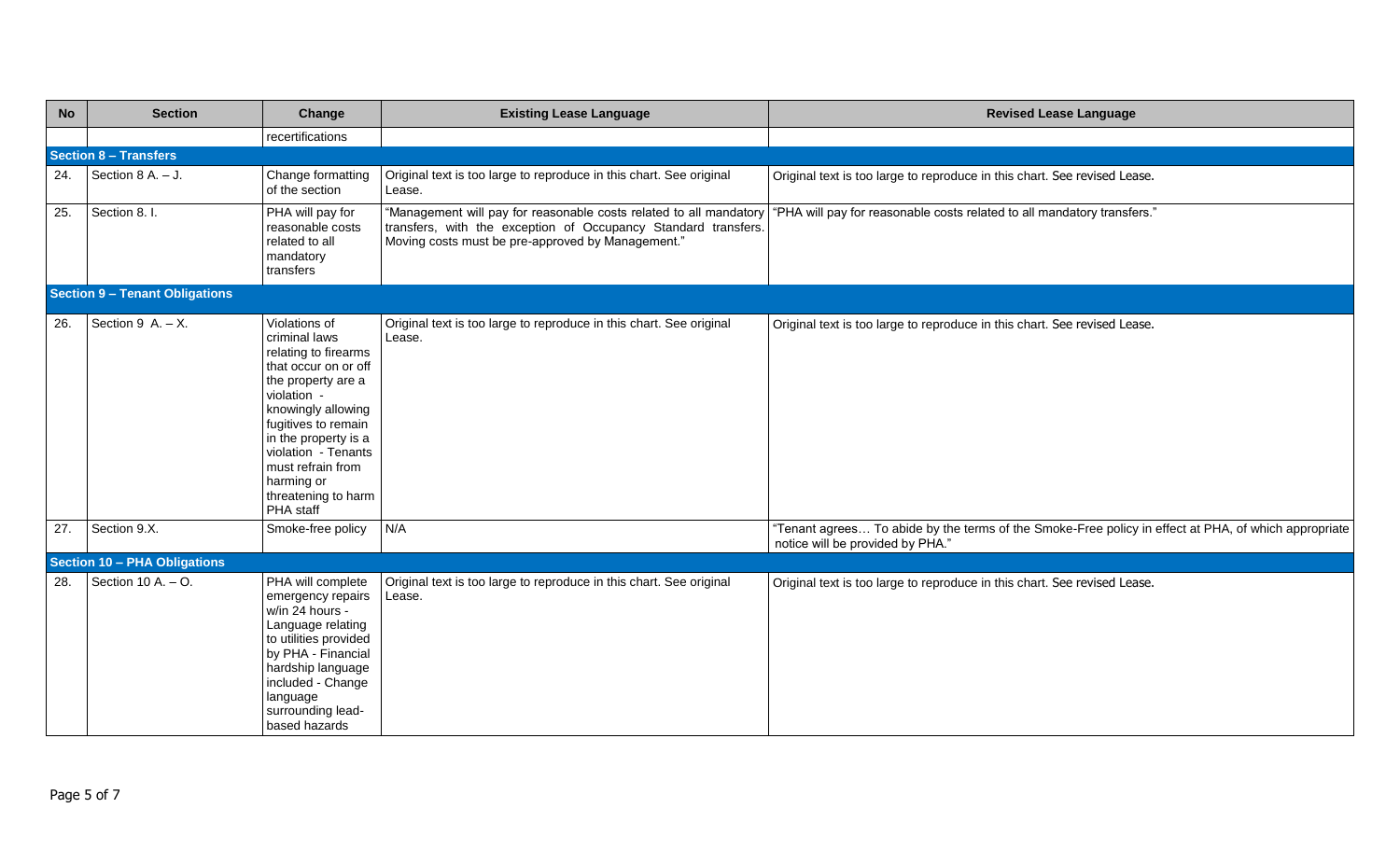| <b>No</b> | <b>Section</b>                                                | Change                                                    | <b>Existing Lease Language</b>                                                                                                                                                                                                                                                                                                                                                                                                                                                                                                                                                                                                                                                                                                                                                                                                                                                                                                                                                                                                                                                                  | <b>Revised Lease Language</b>                                                                                                                                                                                                                                                                                                                                                                                                                                                                                                                                                                                                                                                                                                                                                                                                                                                                                                      |
|-----------|---------------------------------------------------------------|-----------------------------------------------------------|-------------------------------------------------------------------------------------------------------------------------------------------------------------------------------------------------------------------------------------------------------------------------------------------------------------------------------------------------------------------------------------------------------------------------------------------------------------------------------------------------------------------------------------------------------------------------------------------------------------------------------------------------------------------------------------------------------------------------------------------------------------------------------------------------------------------------------------------------------------------------------------------------------------------------------------------------------------------------------------------------------------------------------------------------------------------------------------------------|------------------------------------------------------------------------------------------------------------------------------------------------------------------------------------------------------------------------------------------------------------------------------------------------------------------------------------------------------------------------------------------------------------------------------------------------------------------------------------------------------------------------------------------------------------------------------------------------------------------------------------------------------------------------------------------------------------------------------------------------------------------------------------------------------------------------------------------------------------------------------------------------------------------------------------|
| 29.       | Section 10 D.                                                 | Time frame for<br>completion of non-<br>emergency repairs | "Management shall complete remaining repairs and all non-<br>emergency repairs in an adequate, competent and professional<br>manner, within thirty-five (35) days from the notification date, unless cause."<br>PHA can demonstrate good cause."                                                                                                                                                                                                                                                                                                                                                                                                                                                                                                                                                                                                                                                                                                                                                                                                                                                | "PHA shall complete all non-emergency repairs in an adequate, competent and professional manner,<br>within an average of thirty (30) days from the notification date, unless PHA can demonstrate good                                                                                                                                                                                                                                                                                                                                                                                                                                                                                                                                                                                                                                                                                                                              |
|           | Section 11 - Defects Hazardous to Life, Health and Safety     |                                                           |                                                                                                                                                                                                                                                                                                                                                                                                                                                                                                                                                                                                                                                                                                                                                                                                                                                                                                                                                                                                                                                                                                 |                                                                                                                                                                                                                                                                                                                                                                                                                                                                                                                                                                                                                                                                                                                                                                                                                                                                                                                                    |
| 30.       | Section 11. B.                                                | Address rent<br>abatements                                | "If repair cannot be made within a reasonable time, Management<br>shall provide standard alternative accommodations, if available. In<br>the event that Tenant is required to move to an alternative unit,<br>Tenant will be required to accept the first available unit offered,<br>unless Tenant can demonstrate verifiable good cause for rejecting<br>the unit in accordance with the Occupancy Policy. Further, in the<br>event Management fails to fulfill its responsibility to make repairs<br>within a reasonable amount of time or provide alternative<br>accommodations, the Tenant's Rent shall be reduced in proportion<br>to the seriousness of the damage and loss in value of the Premises.<br>Rent shall not be reduced if Tenant rejects reasonable alternative<br>accommodations or if the damage is determined to be caused by<br>Tenant, Household Members, and/or guests. If Tenant rejects<br>reasonable alternative accommodations or if the damage is<br>determined to be caused by Tenant, Household Members, and/or<br>guests, Management may terminate this lease." | If PHA can neither repair the defect within a reasonable time frame nor offer alternative housing, Rent<br>shall be reduced in proportion to the seriousness of the damage and loss in value of the unit as a<br>dwelling. Rent shall not be reduced if the damage was caused by a Family Member, Household Member<br>or guest, or if the tenant rejects reasonable alternative accommodations offered by PHA. In the event that<br>Tenant is required to move to an alternative unit, Tenant will be required to accept the first available unit<br>offered, unless Tenant can demonstrate verifiable good cause for rejecting the unit in accordance with the<br>ACOP."                                                                                                                                                                                                                                                          |
|           | Section 12 - Entry Onto Property by PHA During the Lease Term |                                                           |                                                                                                                                                                                                                                                                                                                                                                                                                                                                                                                                                                                                                                                                                                                                                                                                                                                                                                                                                                                                                                                                                                 |                                                                                                                                                                                                                                                                                                                                                                                                                                                                                                                                                                                                                                                                                                                                                                                                                                                                                                                                    |
| 31.       | Section 12, A.                                                | Include sentence<br>requiring notice for<br>repairs       | "Management shall have the right to enter the Premises at all<br>reasonable times to make routine inspections and maintenance, to<br>make improvements or repairs for pest control purposes, or to<br>determine if Tenant still occupies the Premises when reasonable<br>doubt exists. Whenever possible, Management shall give at least<br>two (2) days written notice to Tenant stating the date of proposed<br>entry. Entry for repairs requested by the Tenant will presume<br>permission for Management to enter the unit, provided prior notice is<br>sent to Tenant and Tenant has not requested that Management<br>reschedule the date of entry. Management may enter the Premises<br>at any time without advance notice when there is reasonable cause<br>to believe that an emergency exists. If no adult Household Member<br>is present at the time of an emergency entry, Management shall<br>leave a written statement giving the date, time and purpose of such<br>entry."                                                                                                        | "PHA shall have the right to enter the Property at all reasonable times to make routine inspections and<br>maintenance, to make improvements or repairs, for pest control purposes, or to determine if Tenant<br>continues to occupy the Property when reasonable doubt exists, provided prior notice is sent to Tenant<br>and Tenant has not requested that PHA reschedule the date of entry. Whenever possible, PHA shall<br>give at least two (2) days written notice to Tenant stating the date of proposed entry. Entry for repairs<br>requested by the Tenant will presume permission for PHA to enter the unit. PHA may enter the Property<br>at any time without advance notice when there is reasonable cause to believe that an emergency exists.<br>If no adult Household Member is present at the time of an emergency entry, PHA shall leave a written<br>statement giving the date, time and purpose of such entry." |
|           | Section 13 - Default                                          |                                                           |                                                                                                                                                                                                                                                                                                                                                                                                                                                                                                                                                                                                                                                                                                                                                                                                                                                                                                                                                                                                                                                                                                 |                                                                                                                                                                                                                                                                                                                                                                                                                                                                                                                                                                                                                                                                                                                                                                                                                                                                                                                                    |
| 32.       | Section 13, A.                                                | Clarify when PHA<br>or Tenant is in                       | Original text is too large to reproduce in this chart. See original<br>Lease.                                                                                                                                                                                                                                                                                                                                                                                                                                                                                                                                                                                                                                                                                                                                                                                                                                                                                                                                                                                                                   | Either party shall be in default under this Lease if there are serious or repeated violations of the Lease<br>or for other good cause."                                                                                                                                                                                                                                                                                                                                                                                                                                                                                                                                                                                                                                                                                                                                                                                            |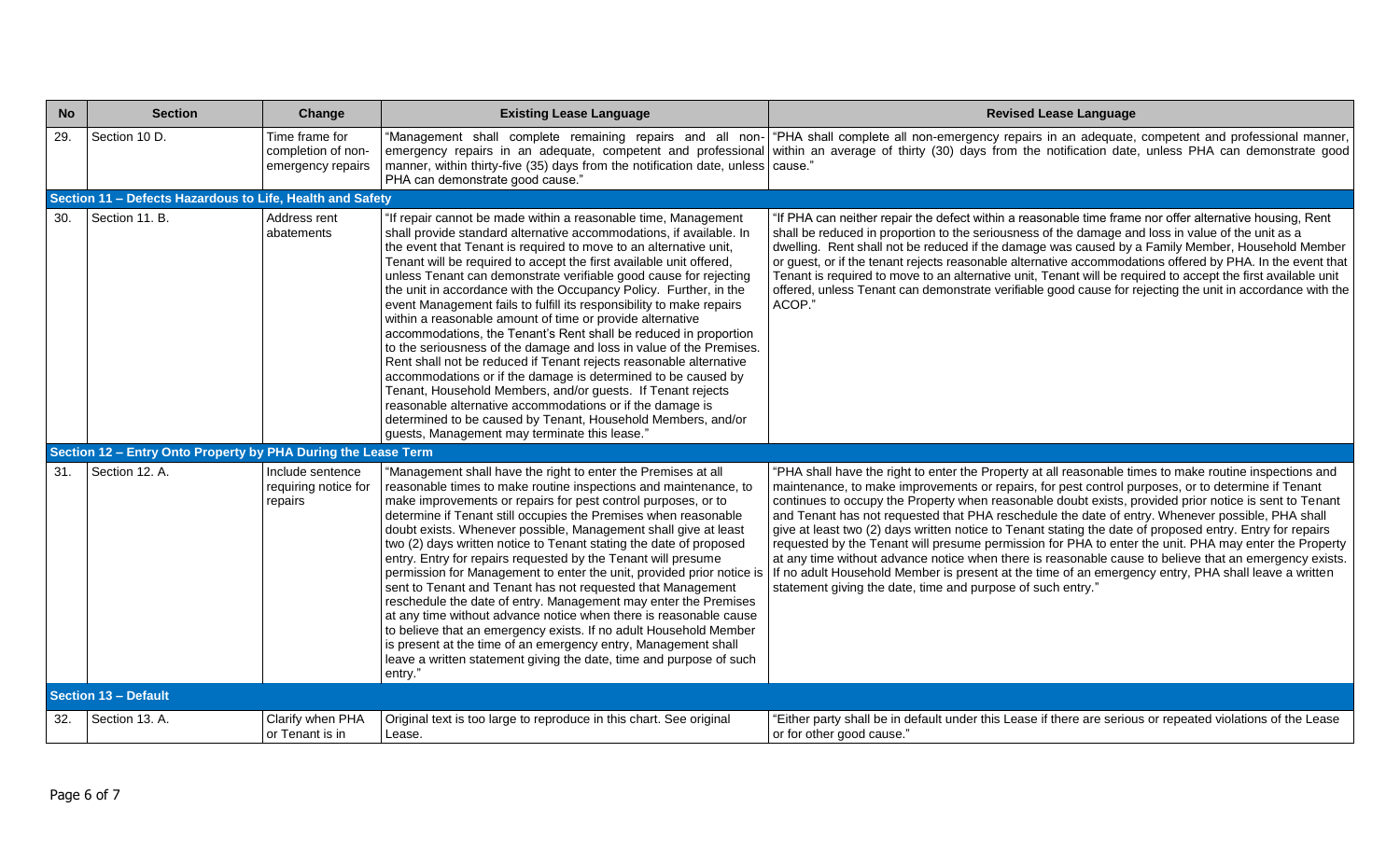| <b>No</b> | <b>Section</b>                                                      | Change                                                            | <b>Existing Lease Language</b>                                                | <b>Revised Lease Language</b>                                                                                                                                                                                                                                                                                                                                                                                                                                                                       |
|-----------|---------------------------------------------------------------------|-------------------------------------------------------------------|-------------------------------------------------------------------------------|-----------------------------------------------------------------------------------------------------------------------------------------------------------------------------------------------------------------------------------------------------------------------------------------------------------------------------------------------------------------------------------------------------------------------------------------------------------------------------------------------------|
|           |                                                                     | default                                                           |                                                                               |                                                                                                                                                                                                                                                                                                                                                                                                                                                                                                     |
|           | Section 16 - Termination of Lease and Return of the Property to PHA |                                                                   |                                                                               |                                                                                                                                                                                                                                                                                                                                                                                                                                                                                                     |
| 33.       | Section 16. M.                                                      | New language<br>about past crimes<br>discovered after<br>eviction | Not in current Lease.                                                         | "PHA may terminate or refuse to renew this Lease upon discovery of criminal convictions by a Tenant,<br>Family Member or Household Member which, if known at the time of admission, would have made the<br>Tenant or Household Member ineligible for admission into the housing program applicable to the unit."                                                                                                                                                                                    |
| 34.       | Section 16. N.                                                      | Added language<br>relating to fraud.                              | Not in current Lease.                                                         | "PHA may terminate or refuse to renew the Lease upon discovery of material, false statements or fraud<br>by the Tenant, Family Member, or Household Member in connection with an application for assistance<br>or with re-examination of income."                                                                                                                                                                                                                                                   |
|           | Section 17 - Domestic, Dating and Related Violence                  |                                                                   |                                                                               |                                                                                                                                                                                                                                                                                                                                                                                                                                                                                                     |
| 35.       | Section 17. A.                                                      | Added VAWA<br>language                                            | Not an individual section in the current Lease.                               | Original text is too large to reproduce in this chart. See revised Lease.                                                                                                                                                                                                                                                                                                                                                                                                                           |
|           | Section 18 - Grievance Hearings                                     |                                                                   |                                                                               |                                                                                                                                                                                                                                                                                                                                                                                                                                                                                                     |
| 36.       | Section 18 A. $-$ B.                                                | Limit language to<br>grievance hearing<br>process only            | Original text is too large to reproduce in this chart. See original<br>Lease. | "Tenant is entitled to a grievance hearing, in accordance with the PHA grievance procedure, to resolve<br>any disputes concerning the obligations of Tenant or PHA under the terms of this Lease or any action or<br>inaction by PHA. A copy of the grievance procedure is available at the Management Office.<br>All grievance hearings shall be conducted by an impartial person appointed by PHA after consultation<br>with tenant council, in the manner described in the grievance procedure." |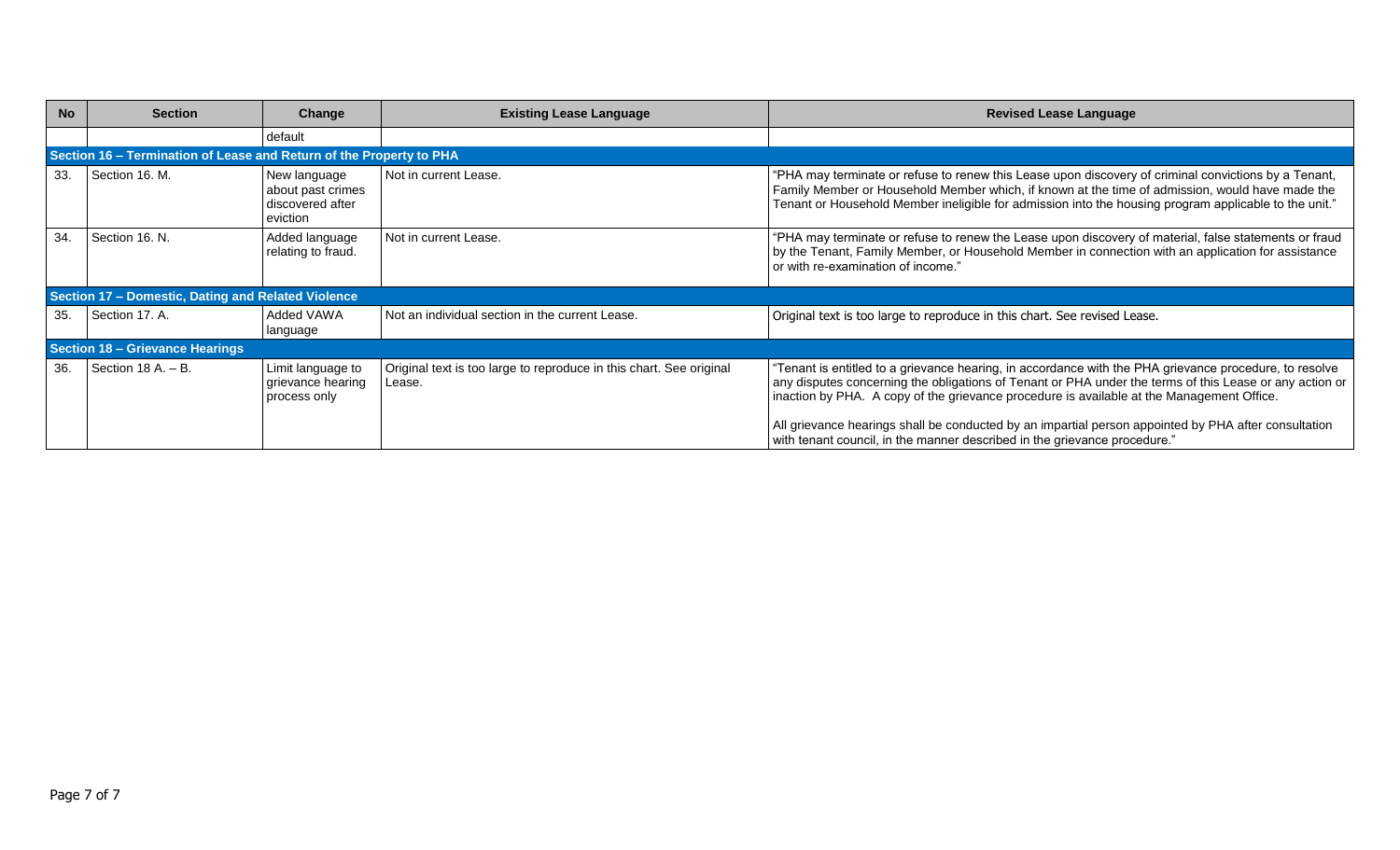

# **COMMUNITY SERVICE AND ECONOMIC SELF-SUFFICIENCY REQUIREMENTS - DWELLING LEASE RIDER**

| Date:                 |  |
|-----------------------|--|
| <b>Client Number:</b> |  |
| <b>Client Name:</b>   |  |
| Unit Number:          |  |
| Address:              |  |
|                       |  |

**THIS LEASE RIDER** ("Rider") is entered into by and between The Philadelphia Housing Authority ("PHA") and

\_\_\_\_\_\_\_\_\_\_\_\_\_\_\_\_\_\_\_\_\_\_\_\_\_\_\_\_\_\_\_\_\_\_\_\_\_\_\_\_\_ ("Tenant").

#### **1. INCORPORATION OF DWELLING LEASE**

The terms and conditions of the Dwelling Lease ("Lease") entered into by and between PHA and Tenant, dated  $\frac{1}{2}$  is incorporated herein by reference and made a part of this Dwelling Lease Rider as if set forth in this section at length.

#### **2. DEFINITIONS**

- A. "**Adult resident**" means any duly authorized family member or household member, as that term appears in the Lease at Section 1B, who is 18 years of age or older, including Tenant.
- B. "**Community**" means the City and County of Philadelphia, Pennsylvania; and/or conventional and scattered site properties owned or operated by PHA, its agent, partner, or other entity engaged in writing by PHA to perform PHA's management functions.
- C. "**Community service**" means the performance of voluntary work or duties that are a public benefit, and that serve to improve the quality of life, enhance resident self-sufficiency, or increase resident self-responsibility in the community. Community service is not employment and may not include political activities.
- D. "**Economic self-sufficiency program**" means any program to encourage, assist, train, or facilitate the economic independence of a public housing family or resident or to provide work for such family or resident (including, but not limited to, programs for job training, employment counseling, work placement, basic skills training, education, English proficiency, workfare, financial or household management, apprenticeship, substance abuse or mental health treatment, and any program necessary to ready a participant for work or other work activities).
- E. "**Exempt individual**" means an adult resident who:
	- 1. Is 62 years or older;
	- 2. Is a blind or disabled individual, as defined by the Social Security Act at title 42, United States Code, §§ 416(i)(1) and 1382c (relating to old-age, survivors and disability insurance benefits and to supplemental income for aged, blind and disabled persons, respectively), and who certifies that because of this disability she or he cannot comply with the service requirement; or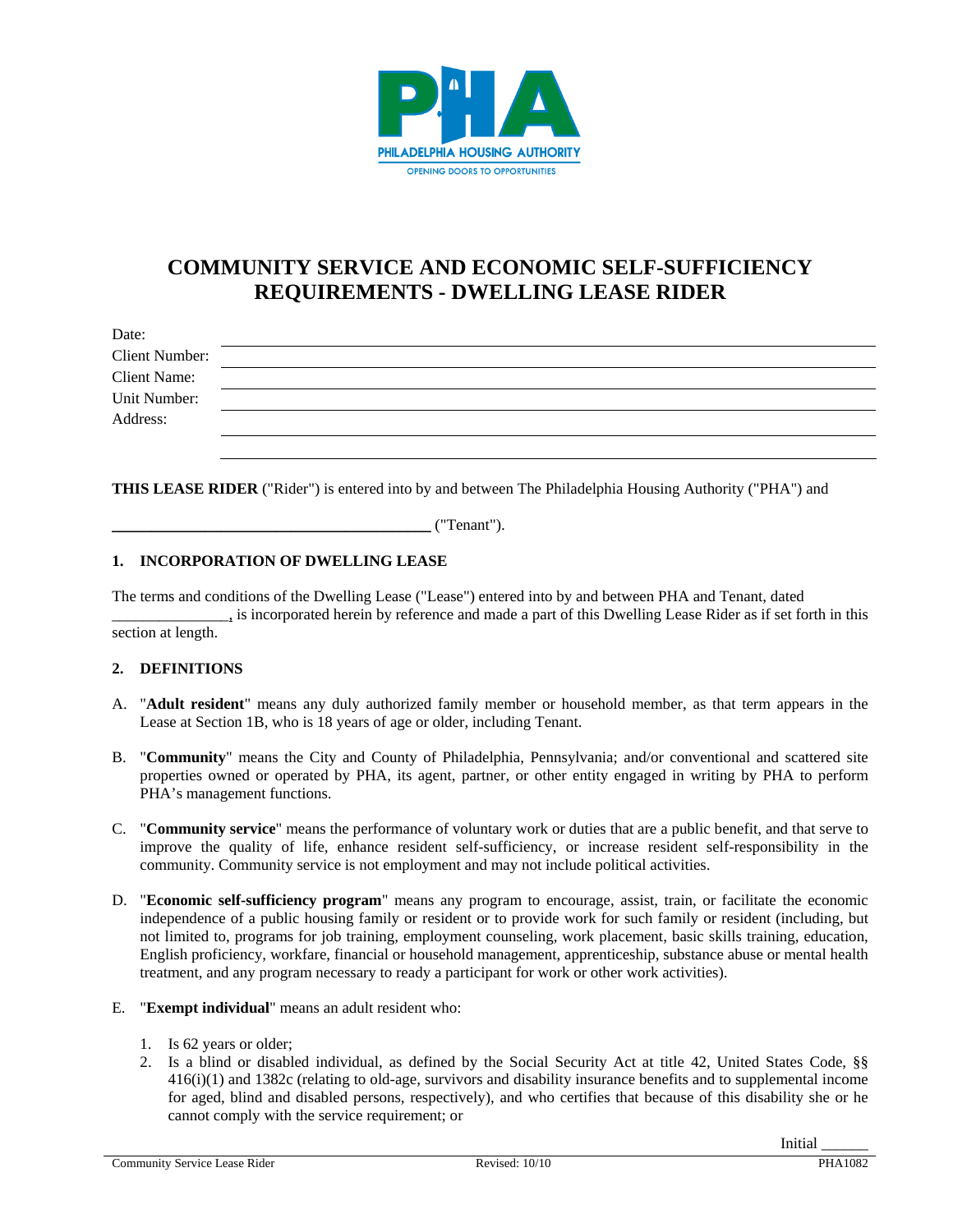- 3. Is a primary caretaker of an exempt individual under Section E2 of this Rider;
- 4. Is engaged in work activities; or
- 5. Meets the requirements for being exempted from having to engage in a work activity under the State program funded under part A of title IV of the Social Security Act (title 42, United States Code, § 601 *et seq*., relating to block grants to States for temporary assistance to needy families) or under any other welfare program of the Commonwealth of Pennsylvania, including a State administered welfare-to-work program; or
- 6. Is a member of a family receiving assistance, benefits or services under a State program funded under part A of title IV of the Social Security Act (title 42, United States Code, § 601 *et seq*., relating to block grants to States for temporary assistance to needy families) or under any other welfare program of the Commonwealth of Pennsylvania, including a State administered welfare-to-work program, and has not been found by the Commonwealth of Pennsylvania or other administering entity to be in noncompliance with such program.
- F. "**Service requirement**" means the obligation of each adult resident, other than an exempt individual, to perform community services and/or participate in an economic self-sufficiency program.
- G. "**Work activities**" means unsubsidized employment; subsidized private sector employment; subsidized public sector employment; work experience (including work associated with the refurbishing of publicly assisted housing) if sufficient private sector employment is not available; on-the-job training; job search and job readiness assistance; community service programs; vocational educational training (not to exceed twelve (12) months with respect to any individual); job skills training directly related to employment; education directly related to employment, in the case of an individual who has not received a high school diploma or a certificate of high school equivalence; and the provision of child care services to an individual who is participating in a community service program.

#### **3. COMMUNITY SERVICE AND ECONOMIC SELF SUFFICIENCY REQUIREMENTS**

- A. Subject to the terms and conditions of the Lease and This Rider, and in consideration of the rent and renewal of the Lease for a term of twelve months, PHA agrees to lease to Tenant the Premises more fully described in the Lease. This tenancy shall be subject to the community service and economic self-sufficiency requirements (service requirement) of the United States Housing Act of 1937, as amended by the Quality Housing and Work Responsibility Act of 1998 ("the Act"), which requires PHA and PHA adult residents, unless otherwise exempt, to comply with the service requirement.
- B. Tenant agrees to the following:
	- 1. Except for any family member who is an exempt individual, each adult resident must:
		- a. Contribute 8 hours per month of community service (not including political activities); or
		- b. Participate in an economic self-sufficiency program for 8 hours per month; or
		- c. Perform 8 hours per month of combined community service and participation in an self sufficiency program
	- 2. The Lease shall renew automatically for a term of twelve months, subject to all terms and conditions contained therein and to any amendment, addendum, and/or modification, including this Rider, unless the family is found to have violated the service requirement of the Act. Violation of this requirement is a ground for non-renewal of the Lease at the end of the twelve-month lease term, but not for termination of this tenancy during the course of the twelve-month lease term.
	- 3. If this Rider is offered to Tenant during the term of an existing lease, PHA may terminate the tenancy of Tenant if she or he does not accept the terms of this Rider after sixty (60) calendar days from the date written notice of this offer of revision was first given by PHA.
	- 4. Tenant shall cooperate with PHA, its contractor, or its partner in the administration of the service requirement by providing current, accurate information regarding fulfillment of such requirement for each non-exempt adult resident in Tenant's household.
	- 5. Tenant shall comply with the requirements of the Act, HUD regulations and PHA policy and procedure relating to the service requirement.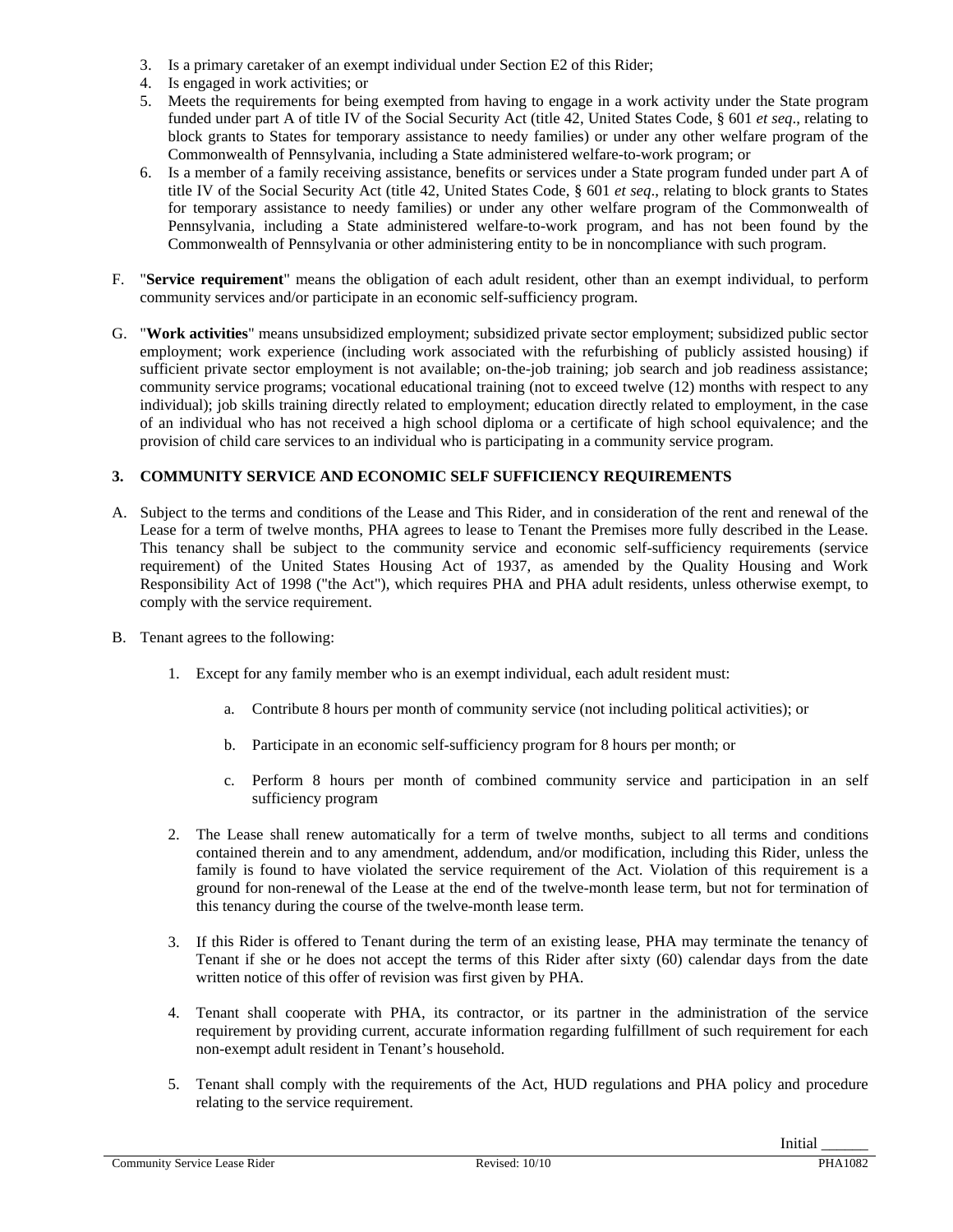- C. PHA agrees to the following:
	- 1. PHA shall administer the service requirement in accordance with the Act, HUD regulations and PHA's policies and procedures.
	- 2. PHA shall give the family a written description of the service requirement, and of the process for claiming status as an exempt person and for PHA verification of such status.
	- 3. PHA shall notify the family of its determination identifying the family members who are subject to the service requirement, and the family members who are exempt individuals.
	- 4. PHA shall review family compliance with service requirements, and verify such compliance annually at least thirty (30) days before the end of the twelve-month lease term.
	- 5. If PHA determines that a family member who is required to fulfill a service requirement has violated this family obligation, then PHA shall notify Tenant, in writing, of this determination. This notice shall contain at least the following:
		- a. A brief description of noncompliance;
		- b. State PHA will not renew the lease at the end of the twelve-month lease term unless:
			- i. Tenant and any other non-compliant family member enter into a written agreement with PHA, in the form and manner required by PHA, to cure the noncompliance in accordance with the terms and conditions of the written agreement, which shall at least describe how the noncompliant family member will make up the hours of service during the next compliance period (in addition to his or her service requirement for that period); or
			- ii. Tenant provides PHA written assurance that the non-compliant family member no longer resides in the unit.
		- c. State that Tenant may request a grievance hearing on PHA's determinations of noncompliance, in accordance with PHA's existing policy and procedure for tenant grievances, and that Tenant may exercise any available judicial remedy to seek timely redress for PHA's non renewal of the lease because of its determination of noncompliance.
	- 6. PHA may administer qualifying community service and/or economic self-sufficiency activities directly, or may make such activities available through a contractor, or through partnerships with qualified organizations, including resident organizations, and community agencies or institutions.
	- 7. If a contractor or an organization other than PHA administers qualifying activities, PHA shall obtain verification of family compliance from such third party. Any agreement with a third party administrator shall require the third party to administer the qualifying activities in accordance with all applicable requirements of the Act, HUD regulations and PHA's policies and procedures.
	- 8. PHA shall retain reasonable documentation of service requirement performance of exemption in Tenant's file.